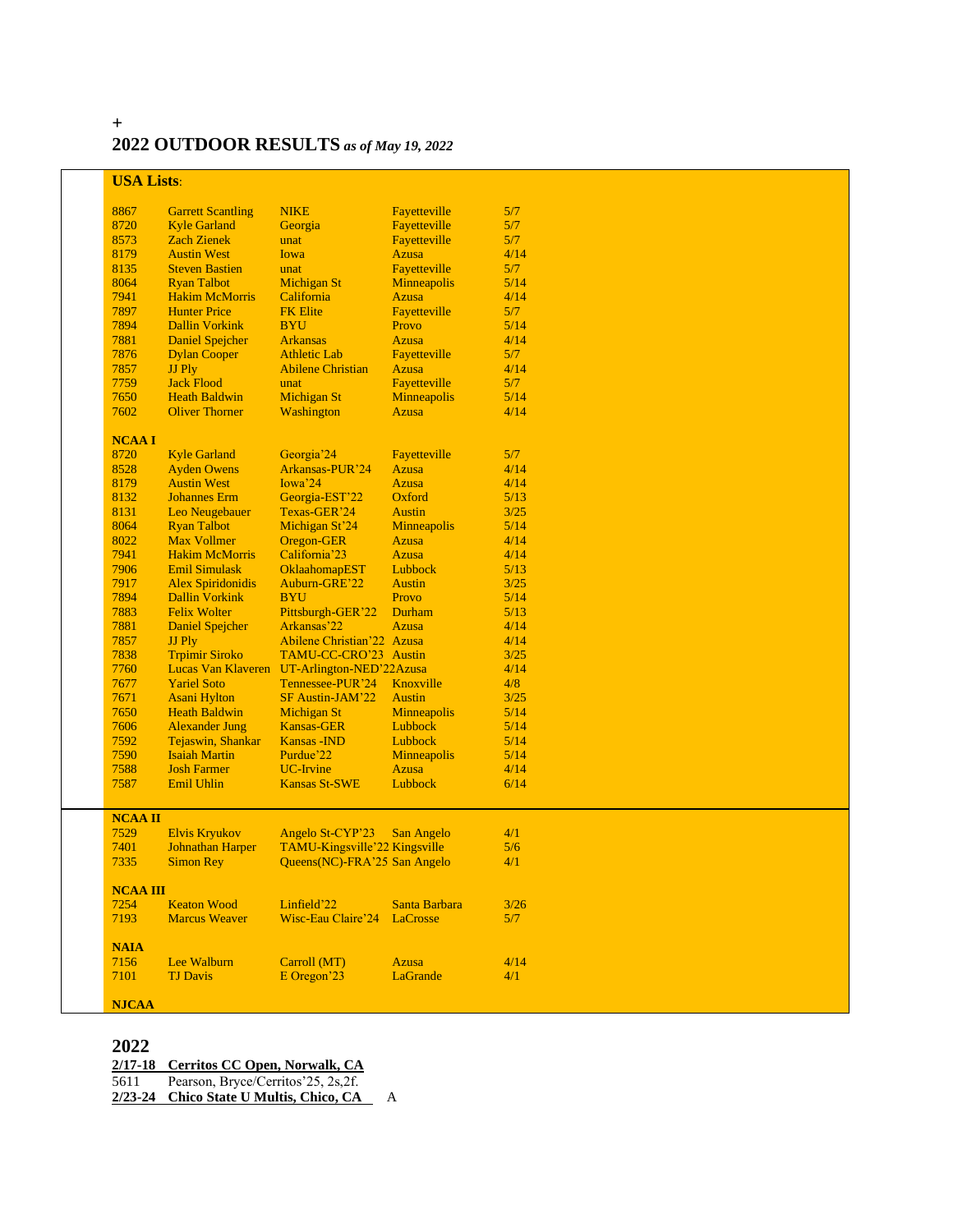| 6613        |                                                                 | Lombardi, Brett/Fresno Pacific'22, 6443 Ostgaard, Jake/unat, 5872 Robie, Alex/Chico St'23, 5728 Louie, Josue/unat,  |
|-------------|-----------------------------------------------------------------|---------------------------------------------------------------------------------------------------------------------|
|             |                                                                 | 5654 Nelson, Zach/Chico'23, 5545 Thomson, Ty/Chico St'25, 5514 Michelson, Aaron/Chico'23, 7s, 7fB5208               |
|             | Biggins, Matt/Yuba'25, 5156 Allen, Travis/Humboldt'24, 6s, 6f.  |                                                                                                                     |
| $3/7 - 8$   | <b>Harding U Spring Break Multi, Searcy, AR</b>                 |                                                                                                                     |
| 6115        |                                                                 | Hipshire, Matt/Harding'22, 5579 White, Connor/Sn Arkansas'24, 5533 Armour, Ethan/Hendrix'23,19s,7f.                 |
| $3/9 - 10$  | <b>UCSB Invt CE, Santa Barbara, CA</b>                          |                                                                                                                     |
| 6746        |                                                                 | Molina, Matt/UCSB'24, 6690 Bouzigues, Dylan/Cal Poly'25, 6619 Michiels, Peter/UCSB'23, 6606 Godfrey,                |
|             |                                                                 | Josh/UCSB'22, 6606 Thomas, Brad/UCSB'25, 6244 Moore, Charles/Sn Maine'22, 6043 Maille, Gabrielle/Montreal-          |
|             |                                                                 | CAN, 5665 Fernandez, Kevin/Cal Poly'23, 5527 Gammal, Nick/Cal Poly'24. 9s,9f.                                       |
| $3/16 - 17$ | <b>Empire Lake Multi, OR</b>                                    |                                                                                                                     |
| 5985        |                                                                 | Miles, Israel/LaneCC'24, 5911 Hernon, Joe/SW OregonCC'25, 5310 Campos-Davis, Mateo/LaneCC'25, 8s,7f.                |
| $3/16 - 17$ | Spring Break Invt, IMG, Bradenton, FL                           |                                                                                                                     |
|             |                                                                 |                                                                                                                     |
| 6443        |                                                                 | Adriaanse, Heinrich/Embry-Riddle'24, 5s,4f. HS Div: 5465 Petrov, Victor/IMG Aca'22, 5109 Crofton, Steve/Maclay      |
|             | '23, 3s, 3f,                                                    |                                                                                                                     |
| $3/17 - 18$ | 49er Classic, UNC, Charlotte, NC                                |                                                                                                                     |
| 6469        |                                                                 | Donoghue, Cameron/Gardner-Webb'22, 5815 Oleson, Thomas/UNC-Charlotte'25, 5s,5f.                                     |
|             | 3/17-18 Wes Kitley Invt, Abilene Christian, Abilene, TX         |                                                                                                                     |
| 5545        |                                                                 | Rogers, Ryland/McMurry'25, 5426 Miller, Sheperd/McMurry'25, 5301 McIntyre, James/Hardin-Simmons'23, 4s,4f.          |
| $3/18 - 19$ | Bill Webb CE, High Point U, High Point, NC                      |                                                                                                                     |
| 6378        |                                                                 | Mills, Evan/High Pt'24, 5838 Conine, Tucker/High Pt'22, 5671 Hunt, Ryan/UNC-Wilm'23, 5629 Lewis, Brandon/           |
|             | High Pt'24, 5591 Brinkley, Stephen/High Pt'23, 6s, 6f.          |                                                                                                                     |
| 3/23-24     | <b>Texas Relays, Austin, TX</b>                                 |                                                                                                                     |
| 8131        | Neugebauer, Leo/Texas-GER'24                                    | 11.10-1.1 726-0.4 1596 202 48.21 14.76-1.7 5088 490 4900 4:48.99                                                    |
| 7917        | Spyridonidis, Alex/Auburn-GRE '22                               | 11.19-1.1 739+1.9 1399 199 49.78 14.27-1.7 4078 500 5321 4:40.58                                                    |
| 7838        | Siroko, Trpimir/TAMU-CC-CRO'23                                  | 11.06-1.6 759+1.2 1337 211 51.01 14.32-3.1 3870 490 5377 4:57.93                                                    |
| 7871        | Hylton, Asani/SFAustin-JAM'22                                   | 11.11-0.8 721+0.7 1318 205 49.83 14.50-3.1 3432 430 5984 4:32.76                                                    |
| 7544        | Vorkink, Dallin/BYU'23                                          | 11.61+1.1 652-0.2 1404 190 51.27 15.21-1.7 4213 500 5824 4:28.19                                                    |
| 7433        | Simulask, Krsito/Oklahoma-EST'23                                | 10.78+1.6 699-0.4 1314 187 49.16 15.04-3.1 3782 480 4409 4:40.25                                                    |
| 7219        | Levesque, Grant/Rice-'25                                        | 11.07-0.8 693+0.2 1220 184 49.04 14.62+0.5 3482 510 4571 5:07.70                                                    |
| 7207        |                                                                 | Harper, Johnathon/TAMU-Kingsville'22 11.18-0.8 705+0.7 1256 181 49.51 14.45-3.1 3221 480 5015 4:56.25               |
| 7158        | Grosse, Ben/UConn'22                                            | 11.35 1.6 647+1.0 1314 196 49.29 15.17+1.5 3888 380 5388 4:34.83                                                    |
| 7070        | Frank, Phillip/Texas'24                                         | 11.01-0.8 679-0.3 1274 193 49.53 15.19+1.5 3532 420 4177 4:39.55                                                    |
| 6892        | Lombardi, Brett/Fresno Pacific'22                               | 11.47+1.6 614-0.6 1036 184 50.86 15.41+1.8 3953 440 5264 4:27.41                                                    |
| 6829        | Wiggins, Cobre/Pittsburgh'22                                    | 11.37-1.1 609+0.2 1323 175 49.06 14.87-0.5 3507 390 5104 4:37.60                                                    |
|             |                                                                 | 6632 Murray, John/Auburn'24, 5929 Reyneke, Sebastien/S Alabama'25, 5637 Boon, Scott/Houston Baptist'22 [11.57-      |
|             |                                                                 | 1.1 672-0.6 1267 193 dnf 15.58 3492 490 46.70], 5603 Torney, Jordan/UConn'22 [11.32 695-0.3 1204 184 49.49 15.43    |
|             | $-1.8$ 3722 4370], 22s, 17f.                                    |                                                                                                                     |
|             |                                                                 |                                                                                                                     |
|             | 3/24-25 UC Riverside Multis, Riverside, CA                      |                                                                                                                     |
| 6355        |                                                                 | Zapata, Gabriel/Cal Poly-Pom'23, 6233 Maille, Gabriel/unat, 5860 Ely, Sprncer/Long Beach St'23, 5503 Daniels,       |
|             | Max/Mt Sac'25, 5200 Ballentine, Matt/Col/Canyons'25, 9s, 6f.    |                                                                                                                     |
| $3/24 - 25$ | 43 <sup>rd</sup> Aztec Invt, San Diego State U, San Diego, CA   |                                                                                                                     |
| 6204        |                                                                 | Hubbard, Brian/Air Force'25, 5796 Havens, Jeraqmaih/SD Mesa'25, 5778 Knott, Riley/California'25, 4s,4f.             |
| 3/24-25     | Adams-Klein Multis, Westmont College, Santa Barbara, CA         |                                                                                                                     |
| 7269        |                                                                 | Turner, Rostam/CAN 11.11-0.3 663 0.0 1273 187 50.02 15.50-0.1 4510 440 5451 4:51.76                                 |
| 7254        | Wood, Keaton/Linfield'22                                        | 11.01-0.4 662+1.3 1167 196 49.07 14.73-0.1 3524 410 5572 4:38.32                                                    |
| 6857        | Phillips, Tayler/George Fox'22                                  | 11.19-0.3 649-0.6 1371 199 51.98 15.37-0.1 3925 360 4928 4:58.10                                                    |
|             |                                                                 | 5979 Shukilov, Michael/Idaho St'25, 5838 Krutzikowsky, Ronan/Linfield;23, 5708 Lemma, Grady/Pacific                 |
|             |                                                                 | Lutheran'25, 5650 Sorah, Brennen/W Oregon'25, 5530 Hernandez, Ty/Westmont'24, 5401 Szumera, Eli/Masters'24,         |
|             | 5247, Ashour, max/George Fox'25, 18s,16f.                       |                                                                                                                     |
| 3/24-25     | Shocker Multi, Wichita State U, Wichita, KS                     |                                                                                                                     |
| 7178        | Brown, Tanner/Wichita St'23                                     | 10.38+4.5 674+2.8 1256 196 50.44 15.50-1.8 3712 395 4958 4:44.34                                                    |
|             |                                                                 | 6257 Caster, Colby/Wichita St/24, 6255 Paletti, Nicola/IA Central'24, 5481 Scott, Aries/IA Central'24, 5313 Clough, |
|             | Wen/unat[Wichita St], 7s,5f,                                    |                                                                                                                     |
| $3/24 - 25$ | <b>Buc Multi. Whitworth College, Spokane, WA</b>                |                                                                                                                     |
| 6066        |                                                                 | Homen, Chris/E Washington'23, 5944 Bothwell, Christian/Lewis-Clark'23, 5834 Conley, Elijah/E Wash'23, 5672          |
|             |                                                                 | Martin, Jalen/Whitworth'25, 5642 Porterfield, Quintin/E Wash'22, 5534 Tingstad, Joe/Whitworth'23, 5321 Freitag,     |
|             | Braydon/E Wash'23, 5043 Dykstra, Nathan/Whitworth'23, 14s, 12f. |                                                                                                                     |
| $3/24 - 25$ |                                                                 |                                                                                                                     |
|             |                                                                 |                                                                                                                     |
|             | <b>Emporia State U Relays, Emporia, KS</b>                      |                                                                                                                     |
| 6246        |                                                                 | Maydew, Payson/unat, 6043 Donahoe, Josh/S Dakota St'23, 5649 Tate, TeVaughn/Highland CC'24, 5s,5f,                  |
| $3/25 - 26$ | <b>Montreat College Invt, Montreat, NC</b>                      |                                                                                                                     |
| 5331        | Jesse/Catawba'23, 10s, 10f,                                     | Chilton, Nolan/Catawba'22, 5315 Flowers, Rasheed/unat, 5166 Gritzer, Robt/Cardiff Met U'22, 5074 Schronce,          |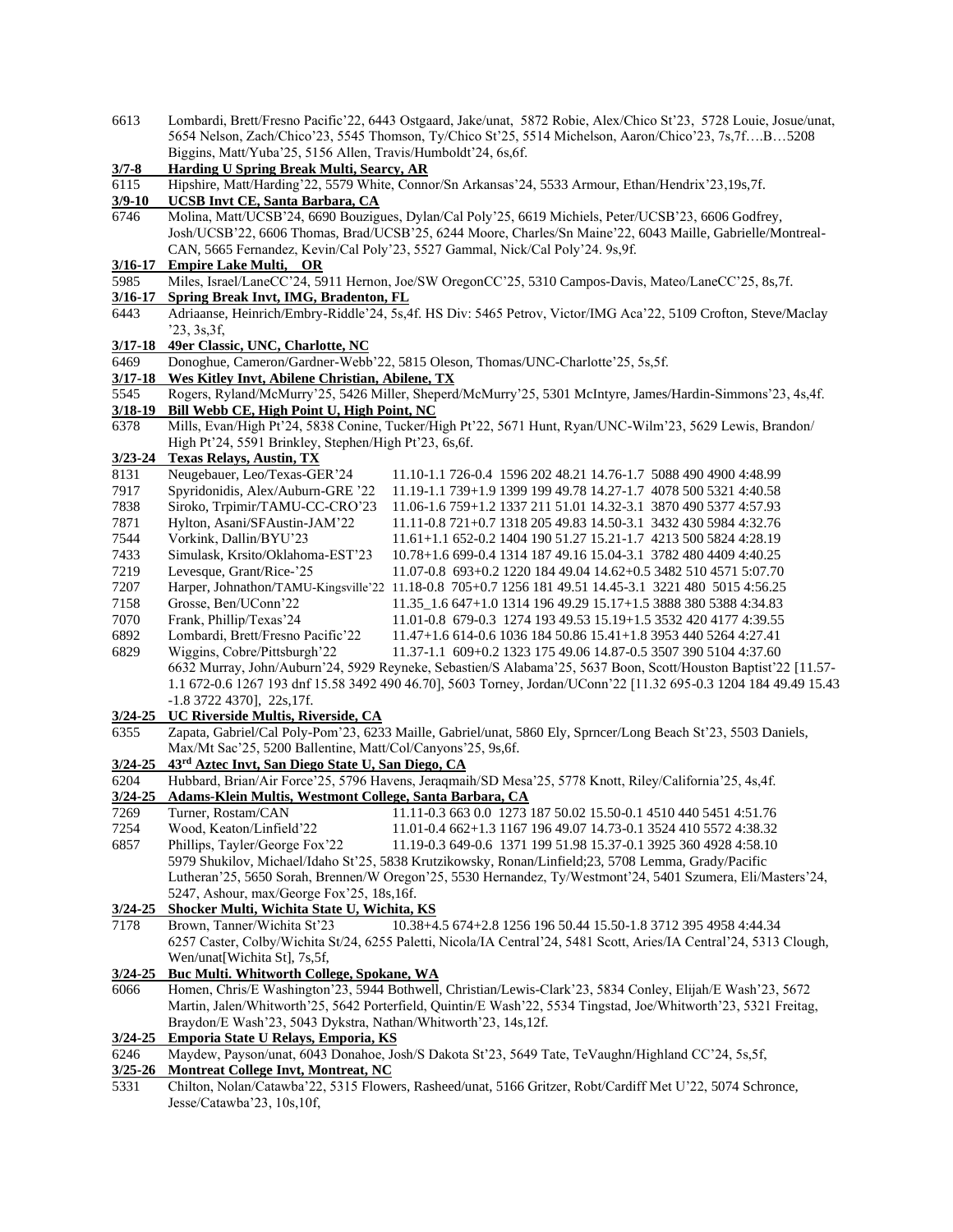| 6006              | 3/25-26 Yellow Jacket MSpring Open, Black Hills St, Spearfish, SD                                                                                                                                                         |                                                                                                                                                                                                                       |  |  |
|-------------------|---------------------------------------------------------------------------------------------------------------------------------------------------------------------------------------------------------------------------|-----------------------------------------------------------------------------------------------------------------------------------------------------------------------------------------------------------------------|--|--|
|                   | Kleinsasser, Travis/S Dakota Mines'24, 5780 Thompson, Aidan/S Dakota Mines'25, 5674 Rhoades, Harley/Chadron<br>St'23, 5428 Brown, Pete/Chadron St'24, 5293 McGlynn, Zach/N Dakota St'25, 5159 Roller, Sam/N Dakota St'25, |                                                                                                                                                                                                                       |  |  |
|                   |                                                                                                                                                                                                                           |                                                                                                                                                                                                                       |  |  |
|                   | 5146 McGraw, Conor/Black Hills St'24, 12s, 11f.                                                                                                                                                                           |                                                                                                                                                                                                                       |  |  |
| $3/25 - 26$       | <b>Okla Baptist Invt, Shawnee, OK</b>                                                                                                                                                                                     |                                                                                                                                                                                                                       |  |  |
| 6467              |                                                                                                                                                                                                                           | Hipshire, Matt/Harding'22, 5955 Nutter, Zane/Okla Baptist'23, 5910 Griffith, Winston/SW Assem/God'23, 5785                                                                                                            |  |  |
|                   |                                                                                                                                                                                                                           | Fellers, Reed/Oklas Baptist'22, 5044 Blacknall, Montrell/SW Assem/God'25, 5s,5f.                                                                                                                                      |  |  |
| $3/31 - 4/1$      | Northwest Nazarene U Multi, Nampa, ID                                                                                                                                                                                     |                                                                                                                                                                                                                       |  |  |
| 6949              | Davis, TJ/Eastern Oregon'23                                                                                                                                                                                               | 11.19+2.0 660nwi 1227 179 50.16 14.68+1.6 4299 415 4414 4:44.65                                                                                                                                                       |  |  |
|                   |                                                                                                                                                                                                                           | 6378 Schmidt, Stephen/NW Nazarene'25, 6076 Brown, Caleb/C of Idaho'22, 6041 Mansfield, Judson/E Oregon'24, 4s,4f.                                                                                                     |  |  |
| $3/31 - 4/1$      | Angelo State David Nobles Relays, San Angelo, TX                                                                                                                                                                          |                                                                                                                                                                                                                       |  |  |
| 7529              | Kryukov, Elvis/Angelo St-CYP'23                                                                                                                                                                                           | 10.83+2.5 707+1/9 1473 187 50.29 14.30+4.2 4704 385 5602 5:03.49                                                                                                                                                      |  |  |
| 7369              | Pesic, Dragan/unat-CRO                                                                                                                                                                                                    | 11.35+3.7 657+1.3 1353 196 50.75 15.02+5.7 4370 435 5330 4:39.40                                                                                                                                                      |  |  |
| 7335              | Rey, Simon/Queens(NC)-FRA'25                                                                                                                                                                                              | 11.21+3.7 656+1.2 1495 180 51.71 14.82+4.2 4489 485 4589 4:49.68                                                                                                                                                      |  |  |
| 7116              | Hudgens, Isaiah/Incarnate Word'24                                                                                                                                                                                         | 11.01-1.3 640+2.3 1305 181 48.55 13.93+3.9 3987 485 4095 5:20.63                                                                                                                                                      |  |  |
| 7069              | Klei, Niklas/Queens(NC)-GER'23                                                                                                                                                                                            | 10.84+2.5 705+0.9 1149 184 48.03 15.71+5.7 3800 395 5018 4:50.03                                                                                                                                                      |  |  |
| 7016              |                                                                                                                                                                                                                           | Jungmichel, Stefsn/Queens(NC)-GER'23 11.35+3.5 680+2.3 1178 190 50.58 15.23+5.7 3975 415 4837 4:42.59                                                                                                                 |  |  |
|                   |                                                                                                                                                                                                                           | 6895 Lumpkins, Kyle/Angelo St'23, 6671 Daireaux, Floriasn/Queens(NC)-FRA'25, 6660 Appiah-Konada, Nelvin/S                                                                                                             |  |  |
|                   |                                                                                                                                                                                                                           | Plains'25, 6640 Sierscki, Kyle/Incarnate Word'24, 6348 Gilliam, Jeremiah/Incarnate Word'24,6338 Goode, Creed/                                                                                                         |  |  |
|                   |                                                                                                                                                                                                                           | Angelo St'22, 6299 Swinburn, Cade/Angelo St'24, 6089 Melton, Nathan/TAMU-Kingsville'25, 5561 Sneed,                                                                                                                   |  |  |
|                   |                                                                                                                                                                                                                           | Damarcus/S Plains' 25, 5181 Miller, Shepherd, McMurry' 25, 5158 DeLeon, Roel/TAMU-Kingsville' 24, 19s, 19f                                                                                                            |  |  |
| $4/1 - 2$         | <b>CMU Invt, Central Methodist U, Fayette, MO</b>                                                                                                                                                                         |                                                                                                                                                                                                                       |  |  |
| 6001              |                                                                                                                                                                                                                           | Smith, Ethan/C Methodist'25, 5796 DeRousse, Mason/Missouri Baptist'23, 5591 Cary, Hunter/Mineral Area'25, 5101                                                                                                        |  |  |
|                   | Woolbright, Camden/Missouri Baptist'24, 4s, 4f.                                                                                                                                                                           |                                                                                                                                                                                                                       |  |  |
| $4/1 - 2$         | <b>Garden City CC Invt, Garden City, KS</b>                                                                                                                                                                               |                                                                                                                                                                                                                       |  |  |
| 5543              |                                                                                                                                                                                                                           | Williams, Debonaire/Garden CityCC'25, 5176 Collins, Cameron/GardenCity'25, 5036 Handsaker, Elisha/Garden                                                                                                              |  |  |
|                   | CityCC'25, 3s, 3f,                                                                                                                                                                                                        |                                                                                                                                                                                                                       |  |  |
| $4/6 - 7$<br>5962 | Wichita State KT Woodman Classic, Wichita, KS                                                                                                                                                                             | Roeland, Gage/Lindenwood'24, 5857 Libarski, Wyatt/S Dakota'24, 5813 Johnson, Tdrrell/CSU-Pueblo'24, 5803                                                                                                              |  |  |
|                   |                                                                                                                                                                                                                           |                                                                                                                                                                                                                       |  |  |
|                   |                                                                                                                                                                                                                           | Distler, Calerb/C Missouri'25, 5751 Tate, TeVaughn/HiglandCC'24, 5535 Skafar, Ambroz/HighlandCC'25, 5468<br>Mason, Reed/Pittsburg St'24, 5318 Eidsness, Eric/S Dakota'25, 5281 Mentz, Felipe/Cowley'25, 5156 Hubbard, |  |  |
|                   |                                                                                                                                                                                                                           | Nathaniel/Cowley '25, 5149 Weeter, Noah/South Dakota'22, 5078 Casey, Jake/Lindenwood'23, 5004 Stelljes, Drake                                                                                                         |  |  |
|                   | /Missouri Western'24, 17s,14f                                                                                                                                                                                             |                                                                                                                                                                                                                       |  |  |
| $4/7 - 8$         | Jim Click Shootout, U of Arizona, Tucson, AZ                                                                                                                                                                              |                                                                                                                                                                                                                       |  |  |
| 7677              | Talbot, Ryan/Michigan St'24                                                                                                                                                                                               | 10.74-0.1 689+0.4 1161 190 48.29 15.38+0.6 4391 520 5479 4:53.41                                                                                                                                                      |  |  |
| 7604              | Baldwin, Heath/Michigan St'24                                                                                                                                                                                             | 11.44-1.3 698+1.0 1437 208 50.63 14.65+2.9 3414 480 5849 4:53.27                                                                                                                                                      |  |  |
| 7473              | Steinforth, Till/Nebraska-GER'25                                                                                                                                                                                          | 11.08-0.5 749+0.5 1267 193 50.34 13.68+0.6 3586 470 5259 4:53.68                                                                                                                                                      |  |  |
| 7325              | Gehr, Dominic/Arizona'22                                                                                                                                                                                                  | 11.73-1.3 687+1.5 1257 193 51.90 15.49+2.0 4240 490 5685 4:44.48                                                                                                                                                      |  |  |
| 7127              | Galindo Vega. Mauricio/Colo St'24                                                                                                                                                                                         | 11.13-0.5 667+0.5 1426 190 49.70 15.60+0.7 4081 320 4590 451.01:                                                                                                                                                      |  |  |
| 7113              | Herkert, Jack/Wisconsin'23                                                                                                                                                                                                | 11.29-0.5 730+0.6 1213 199 52.16 15,64+0.8 3306 450 4777 4:58.57                                                                                                                                                      |  |  |
| 7061              | Heinerikson, Kolby/Nebraska'24                                                                                                                                                                                            | 11.31-0.1 687+0.7 1260 187 51.03 15.06+2.0 3883 420 5319 4:53.99                                                                                                                                                      |  |  |
| 6990              | Murphy, Wyatt/Air Force'22                                                                                                                                                                                                | 10.77-1.3 672 0.0 1143 193 48.24 14.90+1.3 3182 420 4320 4:54.29                                                                                                                                                      |  |  |
| 6965              | Thompson, Drew/Colo St'24                                                                                                                                                                                                 | 11.08-0.5 704+1.4 1234 184 49.77 15.67+0.7 3619 390 4539 4:33.95                                                                                                                                                      |  |  |
|                   |                                                                                                                                                                                                                           | 6774 Algarin, Matthias/Nebraska'24, 6583 Herkert, Max/Wisconsin'23, 6332 Holcombe, Braeden/Air Force'24, 5967                                                                                                         |  |  |
|                   |                                                                                                                                                                                                                           | Scott, Elijah/Colo St'25, 5435 Lansill Quinn/Wisconsin'25, dnf Ziemek, Zach/unat [10.68-0.5 738+1.8 1520                                                                                                              |  |  |
|                   | $14.73+0.8$ 4708 = 5062]. 18s, 14f.                                                                                                                                                                                       |                                                                                                                                                                                                                       |  |  |
| $4/7 - 8$         | <b>Tennessee Relays, Knoxville, TN</b>                                                                                                                                                                                    |                                                                                                                                                                                                                       |  |  |
| 8405              | Oiglane, Janek/EST                                                                                                                                                                                                        | 10.89+1.2 742+2.1 1502 200 49.28 14.33+1.6 4305 495 7229 4:39.29                                                                                                                                                      |  |  |
| 8133              | Garland, Kyle/Georgia'24                                                                                                                                                                                                  | 10.88+1.9 728+1.6 1665 206 50.05 13.91+1.6 4624 445 5679 4:55.10                                                                                                                                                      |  |  |
| 7677              | Soto, Yariel/Tenn-PUR'24                                                                                                                                                                                                  | 10.67+1.2 756+0.9 1297 188 48.31 14.97+5.6 4277 465 4354 4:42.37                                                                                                                                                      |  |  |
| 7210              | Spotswood, Jacob/Va Tech'23                                                                                                                                                                                               | 11.19+1.5 695+1.4 1321 194 52.14 15.23+5.5 3691 505 4182 4:49.45                                                                                                                                                      |  |  |
| 7155              | Dovis Dovton Tonnoscoo <sup>2</sup>                                                                                                                                                                                       | $11.21 + 1/5.720 + 1.1.1246$ $107.52$ $02.15$ $10.5$ 6.2565 $405.5274$ $4.29$ $04$                                                                                                                                    |  |  |

7155 Davis, Peyton/Tennessee'24 11.31+1/5 720+1.1 1246 197 52.03 15.10+5.6 3565 405 5274 4:38.04 7103 Murphy, Sean/Va Tech'23 11.24+1.5 649+1.2 1338 194 50.95 15.19+4.4 3778 435 5318 4:54.60<br>6953 Mally, Jacob/Kent St'22 11.43+1.5 667+0.8 1231 197 53.88 14.61+5.5 3835 435 4327 4:41.62 6953 Mally, Jacob/Kent St'22 11.43+1.5 667+0.8 1231 197 53.88 14.61+5.5 3835 435 4327 4:41.62 6953 Pajus, Karl-Oskar/Dartmouth-EST'25 11.26+1.9 649+0.4 1330 182 48.47 15.51+1.5 3446 425 4016 4:27.10 6780 Shields, Alex/Kent St'24, 6712 Pereira, Conrad/Va Tech'23, 6704 Gardner, Cason/George Mason'23, 6656 Riddle, Cannon/Cincinnati'24, 6590 Berthenet, Damien/Cincinnati'22, 6518 Cashman, Ryan/Dartmouth'23 , [10.89+1.5 676+0.6 1054 179 50.19 15.86 3159 425 3059 4:59.29], 6513 Degraff, Shea/SE Missouri'24, 6372 Fick, Jordan/Kennesaw St'25, 6256 Shears, Quann/Kennesaw St'24, 6251 Colbert, Andrew/Penn'24, 6224 Readnour, Isaac/SE Missouri'24, 22s,19f.

**4/7-8 Sun Angel Classic, Arizona St U, Tempe, AZ**  $\overline{11.22+2.3}$  693+1.7 1248 195 51.47 15.04+1.5 4057 465 5074 4:48.97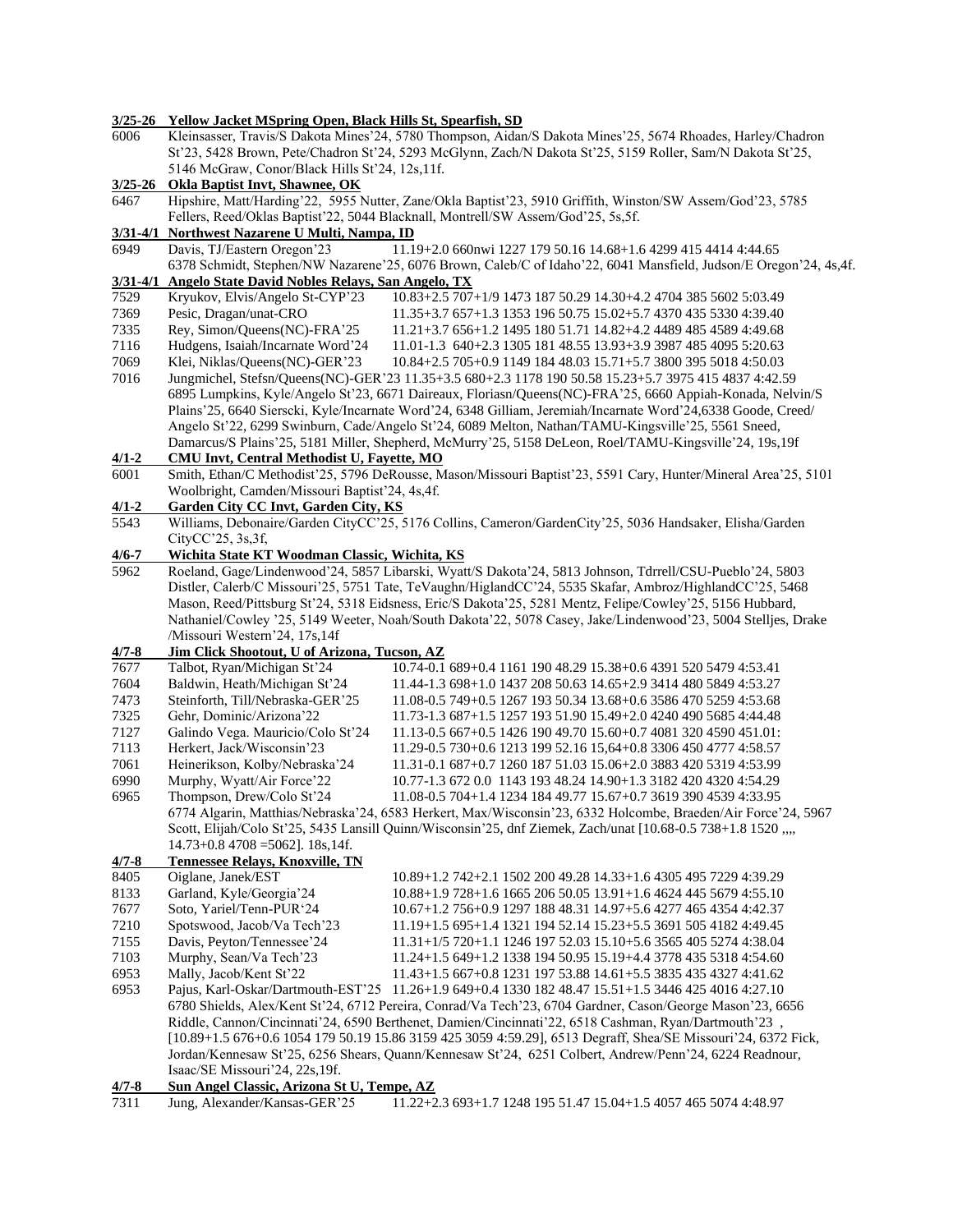| 7042<br>6929      | Vanlierde, Jorg/Grand Canyon'23<br>11.17+2.3 663+2.4 1300 171 51.82 15.63+1.5 4230 485 4979 4:52.17<br>Nelson, Pat/Grand Canyon'24<br>11.26+2.3 666+2.3 1232 165 49.18 15.03+1.8 3360 455 4474 4:39.14                                                                                                                                                                                                                                                                     |
|-------------------|----------------------------------------------------------------------------------------------------------------------------------------------------------------------------------------------------------------------------------------------------------------------------------------------------------------------------------------------------------------------------------------------------------------------------------------------------------------------------|
|                   | 6802 Downes, Grant/Kansas'22, 5692 Koch, James/Grand Canyon'23, 5677 Eckert, Clay/Kansas'23, 9s, 8f.                                                                                                                                                                                                                                                                                                                                                                       |
| $4/7 - 8$<br>7131 | Duke U Invt, Durham, NC                                                                                                                                                                                                                                                                                                                                                                                                                                                    |
|                   | Knight, Gage/Duke'25<br>10.65+1.0 730+3.8 1172 190 48.87 15.50+2.8 3403 430 3951 4:42.17<br>6872 Young, Isaac/N Carolina'25, 6532 Minicus, John/Harvard'24, 6464 Bennett, Michael/Duke'25, 6204 Yelton,<br>Hank/Montreat'23, 6142 Moseley, Jackson/unat, 6007 LeBlanc, Felix/High Pt'25, 5892 Olesen, Thomas/Charlotte'25,<br>5869 Reynolds, Jack/Boston U'22, 5603 Binkley, Stephen/High Pt'23, 5471 Lewis, Brandon/High Pt'24, 5423 Atkins,<br>Mykalee/VCU'22, 15s, 12f. |
| $4/7 - 8$         | <b>UAB Green and Gold Invt, Birmingham, AL</b>                                                                                                                                                                                                                                                                                                                                                                                                                             |
| 6793              | Kimberlin, Ty/Samford'24, 6458 Maguire, Stockton/Samford'22, 6391 Hines, Damian/Samford'25, 6189 Williamson,<br>Bryce/Samford'25, 5476 Flores, Micah/Montevallo'24, 5350 Johnson, Justin/Hanover'22, 5193 Raikes, Hayden/Berry<br>'25, 5037 Wilcox, Roth/Berry'24, 13s, 12f.                                                                                                                                                                                               |
| $4/7 - 8$         | <b>Messiah College Multi, Grantham, PA</b>                                                                                                                                                                                                                                                                                                                                                                                                                                 |
| 5674              | Maransky, Matt/Misercordia'25, 5664 Burks, Marquise/Frostburg St'25, 5580 Potrebic, Casey/Carnegie-Mellon'25,<br>5311 Blatt, Isaiah/Susquehanna'23, 5001 Masser, Joey/Susquehanna'24, 16s,15f.                                                                                                                                                                                                                                                                             |
| $4/7 - 8$         | Stan State Multi, CSU-Stanislaus, Turlock, CA                                                                                                                                                                                                                                                                                                                                                                                                                              |
| 5796              | Nelson, Zach/Chico St'23, 5648 Craven, Justin/Chico'25, 5527 Allen, Travis/Humboldty St'24, 5445 Wiussler,<br>Shea/UC-Santa Cruz'23, 5424 Browne, Dan/UC-Santa Cruz'23, 5216 Travis, Alex/Wm Jessup'24, 9s,9f.                                                                                                                                                                                                                                                             |
| $4/8 - 9$         | Pepsi Cumberlands Invt, Williamsburg, KY                                                                                                                                                                                                                                                                                                                                                                                                                                   |
| 4479              | Johns, David/Lindsey Wilson'25, 9s,9f.                                                                                                                                                                                                                                                                                                                                                                                                                                     |
| $4/8 - 9$         | LR Bears Invt, Lenoir-Rhyne U, Hickory, NC                                                                                                                                                                                                                                                                                                                                                                                                                                 |
| 6512              | Stomne, Phillip/Lnoir-Rhyne-SWE'24, 6414 Thatcher, Oliver/Lenoir-Rhyne'25, 5967 Thompkins, Nick/Davidson'24,<br>5494 Holden-Wingate, William/Davidson'25, 6s,5f.                                                                                                                                                                                                                                                                                                           |
| $4/8 - 9$         | 44 Farms Team Invt, Texas A&M, College Station, TX                                                                                                                                                                                                                                                                                                                                                                                                                         |
| 7538<br>7355      | Martin, Isaiah/Purdue'25<br>10.96+4.3 738+6.0 1140 196 50.51 14.44-1.4 4171 430 5889 4:54.04<br>Wallace, Austin/Milwaukee'23<br>10.69+4.2 774+5.5 1325 187 51.45 14.38-1.4 3579 410 5370 5:06.37                                                                                                                                                                                                                                                                           |
| 6957              | Henry, Gus/Rice'25<br>10.93+4.2 722+2.7 1193 190 52.00 15.21+1.7 3326 410 5476 5:07.54                                                                                                                                                                                                                                                                                                                                                                                     |
|                   | 6534 Day, Tanner, Sam Houston St'22, 6409 McFarlane, Joel/UTSA'23, 6296 Fong, Corbett/Rice'23, 6133 O'Connor,                                                                                                                                                                                                                                                                                                                                                              |
|                   | Keegan/Rice'23, 6122 Bretall, Tony/Milwaukee'23, 6068 Barbay, Bfryce/Sam Houston St'24, 6008 Anthony, Luke/<br>Baylor'23, 11s, 11f.                                                                                                                                                                                                                                                                                                                                        |
| $4/8-9$           | Flames Invt, Lee U, Cleveland, TN                                                                                                                                                                                                                                                                                                                                                                                                                                          |
| 6291              | McFarland, Ttrey/Ala-Huntsville'24, 6189 Long, Caleb/Lee(TN)'24, 6128 Gadson, Josiah/Tiffin'25, 5623 Clement,                                                                                                                                                                                                                                                                                                                                                              |
| $4/8-9$           | Gabriel/Findlay'25, 5126 Reinhard, Davis/Tiffin'24, 5059 Schell, Baker/Ala-Huntsville'25, 8s, 8f.<br><b>Carl Knight Invt, SF Austin St U, Nacogdoches, TX</b>                                                                                                                                                                                                                                                                                                              |
| 6483              | Shadrick, Brady/UT-Arlington'25, 6106 Berney, Noah/Lumberjack TC, 5982 Christian, Ethan/Abilene Christian'24,                                                                                                                                                                                                                                                                                                                                                              |
|                   | 5947 Moore, Erik/LaTourneau'23, 5522 Armour, Ethan/Hendrix'23, 7s, 6f.                                                                                                                                                                                                                                                                                                                                                                                                     |
| $4/8 - 9$         | Joe Meaker Classic, W Texas A&M, Amarillo, TX                                                                                                                                                                                                                                                                                                                                                                                                                              |
| 7031              | 11.36nwi 694+3.0 1150 195 51.57 15.07+1.9 3531 435 4869 4:50.64<br>Whatley, Cole/Texas Tech'23                                                                                                                                                                                                                                                                                                                                                                             |
|                   | 6837 Cade, Marcquience/Frinds'25, 6649 Bryant, Gerald/W Tex A&M'24, 5498 Cain, Traise/W Tex A&M'25, 5276                                                                                                                                                                                                                                                                                                                                                                   |
|                   | Repsher, Sam/UC-Colo Spgs'23, 5200 Fankhouser, Quintin/Okla Panhandle'23, 9s,6f.                                                                                                                                                                                                                                                                                                                                                                                           |
| $4/8 - 9$         | <b>New Captains CE, Christopher Newport U, Newport News, VA</b>                                                                                                                                                                                                                                                                                                                                                                                                            |
| 5497              | Armel, Jack/Christopher Newport'24, 3s,3f.                                                                                                                                                                                                                                                                                                                                                                                                                                 |
| $4/8 - 9$         | Joe Walker Invt, Ole Miss, Oxford, MS                                                                                                                                                                                                                                                                                                                                                                                                                                      |
| 6258              | Couch, Bailey/UL-Monroe'25, 6234 Sorrels, Ethan, Ark-Little Rocj'25, 6060 Genereux, Pierce/Ole Miss'23, 5690                                                                                                                                                                                                                                                                                                                                                               |
|                   | Lowery, Peyton/Ole Miss'23, 4s,4f,                                                                                                                                                                                                                                                                                                                                                                                                                                         |
| $4/8 - 9$<br>7762 | U Miami Hurricane Alumni Multi, Miami, FL<br>Thompson, Kendrick/U Bahamas<br>10.71+3.3 711+0.1 1380 200 48.83 14.60-1.0 4004 435 6191 4:59.80                                                                                                                                                                                                                                                                                                                              |
| 7657              | Mullings, Ken/BAH<br>10.63+2.1 692+0.1 1416 206 50.08 14.17+2.7 4103 435 5353 5:13.84                                                                                                                                                                                                                                                                                                                                                                                      |
|                   | 6092 Rotger, Jason/FIU'23, 4s,3f.                                                                                                                                                                                                                                                                                                                                                                                                                                          |
| $4/8 - 9$         | <b>Osprey Multi, Stockton College, Pomona, NJ</b>                                                                                                                                                                                                                                                                                                                                                                                                                          |
| 6426              | Volkmar, Jan/Georgian Court'25, 5188 Wenz, Matt/Adelphi'25, 8s, 8f.                                                                                                                                                                                                                                                                                                                                                                                                        |
| $4/9 - 10$        | <b>SUNY Cortland Dragon Decathlon, Cortland, NY</b>                                                                                                                                                                                                                                                                                                                                                                                                                        |
| 4992              | Haffner, Nicholas/LeMoyne'25, 5s,3f.                                                                                                                                                                                                                                                                                                                                                                                                                                       |
| $4/9 - 10$        | <b>CSB/SJU Multis, Collegeville, MN</b>                                                                                                                                                                                                                                                                                                                                                                                                                                    |
| 6402              | Petersen, Maguite/St Johns(MN)'24, 6343 Raddatz, Nate/St Thomas'24, 6275 Rosner, Jack/St Thomas'25, 5675 May,                                                                                                                                                                                                                                                                                                                                                              |
|                   | Sam/St Thomas'25, 5446 Schultz, Cameron/St Thomas'24, 5175 Kucera, Kyle/Minn-Duluth'24, 5157 Lelwica, Max/St                                                                                                                                                                                                                                                                                                                                                               |
|                   | Johns(MN)'25, 5013 Rhonemus, Wade/Concordia-Moorhead'23, 15s, 15f.                                                                                                                                                                                                                                                                                                                                                                                                         |
|                   | 4/11-12 NWC CE, Pacific U, Forest Grove, OR                                                                                                                                                                                                                                                                                                                                                                                                                                |
| 6243              | Phillips, Tayler/George Fox'22, 5690 Martin, Jalen/Whitworth'25, 5515 Lemma, Grady/Pacific Lutheran'25, 5348                                                                                                                                                                                                                                                                                                                                                               |
|                   | Tingstad, Joe/Whitworth'23, 5273 Ashour, Max/George Fox'25, 10s, 8f.<br>4/12-13 UMass Multi, Amherst, MA                                                                                                                                                                                                                                                                                                                                                                   |
|                   |                                                                                                                                                                                                                                                                                                                                                                                                                                                                            |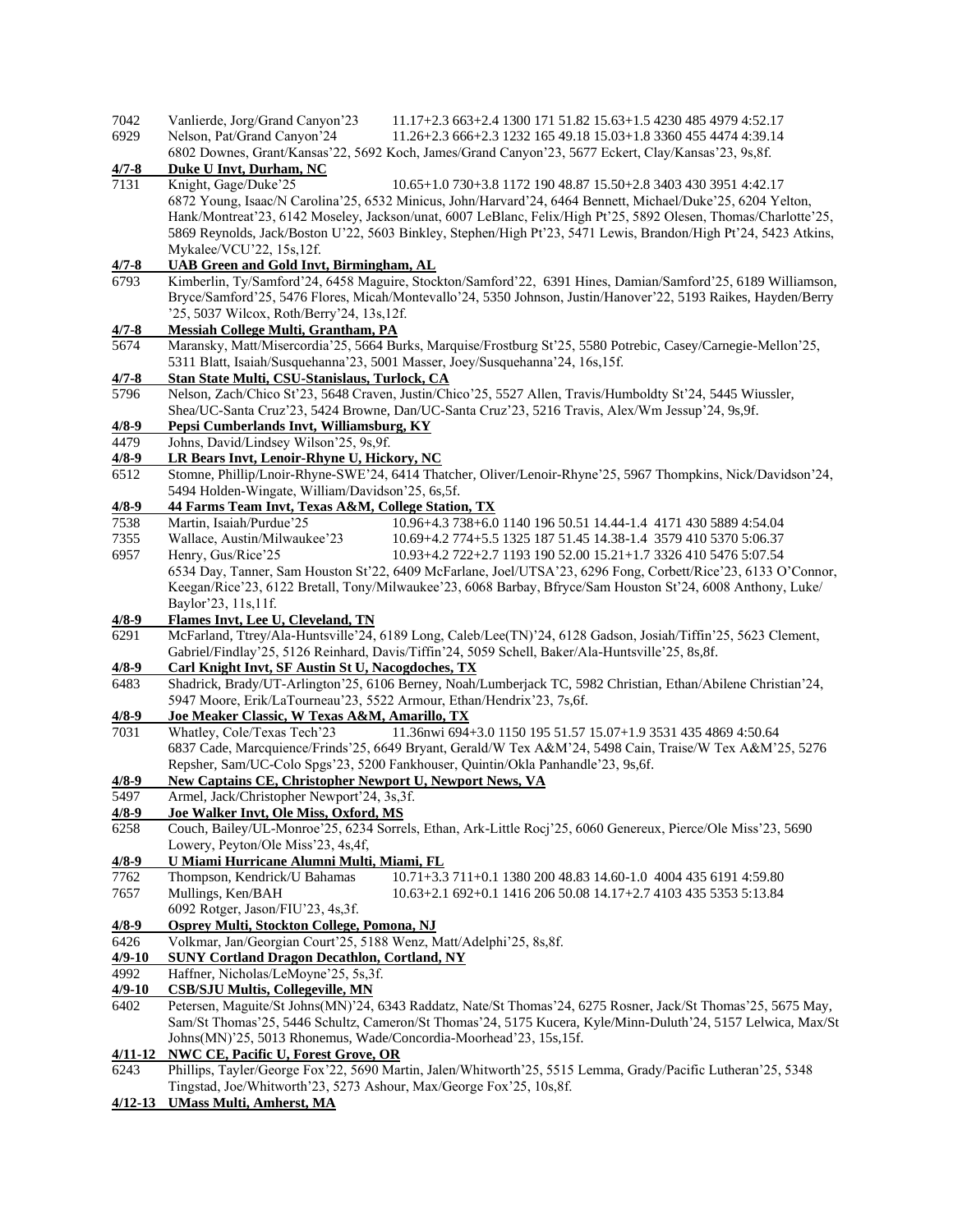- 5999 Luck, Connor/Dartmouth'24[11.63+0.5 638-1.0 1133 178 52.11 18.24 0.0 3272 395 4031 4:46.64], 5976 Hughes, Nathan/Dartmouth'24[11.32+1.5 661-2.2 978 163 52.73 16.93 0.0 3162 425 4607 5:17.78], 5624 Snide, DJ/Vermont '23, 5446 Sifferein, Andrew/WPI'23, 5341 Marx, Will/Dartmouth'23[11.42+0.5 601-2.6 806 181 52.30 17.22 0.0 2224 375 3352 5:10.37], 5284 Miller, Mason/UMass-Amherst-25, 8s,6f. **4/12-13 Northern California CCCAA, DeAnza College, Cupertino, CA** 5965 Ausbie, Jordan/De Anza'2 , 5862 Hart, Darius/San Joaquin Delta'2 , 5856 Wood, Aaron/Modesto'2 , 5562 Bailey, Cole/Modesto'2 , 5557 Broughton, Micah/American River'2 , 5435 Nunes, Alfred/Modesto'2 , 5372 Tucker, Gabe/ Santa Rosa'2 , 5301 O'Brien, Jeffrey/DeAnza'2 , 5020 Martibnez, Gabe/San Joaquin Delta'2 , 5010 Biggins, Matt/ Yuba'2 , 12s,12f. **4/13-14 Kutztown U Mondschein Multi, Kutztown, PA** 5814 Jopp, Oscar/Lafayette'22, 5225 Walsh, Doug/Bloomsburg U'2?, 5167 Gray, Stephen/Thomas College'24, 11s,11f. **4/13-14 Red Raider Open, Northwestern (IA) College, Orange City, IA** 5525 Paulsen, Bryce/Northwestern (IA)'23, 5255 Thelander, Ben/Northwestern (IA)'24, 4s,4f.<br>4/13-14 Bryan Clay Invt, Azusa Pacific U, Azusa, CA **4/13-14 Bryan Clay Invt, Azusa Pacific U, Azusa, CA Collegiate** 8528 Owens, Ayden/Arkansas'23 10.27+1.2 751+1.7 1489 192 46.12 13.80-0.3 4300 470 5350 4:13.17 **NR, CR** 8179 West, Austin/Iowa'24 10.65+1.2 745 0.0 1411 195 46.41 14.48+2.1 4263 430 6039 4:27.86 7941 McMorris, Hakim/California'23 10.42+1.2 750+1.7 1419 198 46.36 14.00+0.8 2973 450 4929 4:33.05 7881 Spejcher, Daniel/Arkansass'22 10.88+1.2 709 0.0 1513 189 49.52 14.38+0.8 4348 490 5523 4:51.36 7857 Ply, JJ/Abilene Christian 11.17+1.9 701+1.7 1217 213 50.11 14.29-0.3 3985 460 5724 4:24.45 7803 Cooper, Dylan/Athletic Lab 11.27+1.9 696+2.3 1480 195 51.22 14.49+2.1 4316 450 6310 4:34.09 7760 Van Klaveren/UT-Arlington-NED'22 10.94+1.9 702+1.7 1378 189 47.10 14.33+0.8 3349 460 5498 4:38.39 7602 Thorner, Oliver/Washington'23 10.99+1.9 669+0.5 1295 192 49.06 15.24-1.1 4007 470 5485 4:24.92 7414 Rogers, Denim/Texas Tech'22 10.76+1.2 658+2.3 1275 198 48.46 14.23-0.3 3817 450 4919 5:01.72<br>7317 Swaby, Noah/Arkansas'23 11.23+1.9 622+2.5 1496 177 51.17 15.66+2.1 4680 430 6151 4:39.53 11.23+1.9 622+2.5 1496 177 51.17 15.66+2.1 4680 430 6151 4:39.53 7139 Schlueter, Jami/Washington'24 11.11+1.9 683+1.0 1290 186 51.91 14.85+0.8 3636 440 4996 4:39.72 6808 Cudequest, Taylor/unat, 12,12f. **Div 'A'** 8022 Vollmer, Max/Oregon'23 10.74-0.1 717+3.4 1512 194 47.84 14.59+3.4 4086 470 5557 4:34.68 7588 Farmer, Josh/UC-Irvine'23 10.62-0.1 728+0.9 1374 188 47.80 14.92+3.4 3763 460 4175 4:37.11 7385 Boon, Scott/Houston Baptist'22 11.25-0.1 711+1.3 1239 197 50.90 15.77+1.4 3835 480 5101 4:34.38 7348 Quimet, Aiden/Illinois'24 11.05+1.0 718+1.2 1338 185 50.31 15.23+2.2 3634 470 5572 4:57.31 7327 Kinder, Jett/Oregon'24 11.36-0.1 713+0.3 1389 197 53.21 15.79+2.1 3920 480 6101 5:06.69 7190 Lombardi/Fresno Pacific'22 11.31+1.0 626+1.3 1065 194 50.39 14.96+2.1 4083 440 5479 4:28.29 7040 Krog, Lincoln/Azusa Pacific'25 11.34+1.0 707+0.6 1194 182 50.92 15.90+2.1 3916 440 4949 4:36.83 6912 Bryan, Anthony/Liberty'24 11.13+1.0 691+2.2 1306 182 51.45 14.35+3.4 3561 450 4690 5:26.82 6886 Bianco, Nick/Colorado'24 , 6642 Vorkink, Dallin/BYU'23 , 66197 Beynon, AJ/BYU'23 , 5597 Walker, Jackson/unat, 15s,12f. **Div 'B'** 7643 Talbot, Sam/unat 10.88-1.5 702+0.3 1396 185 48.92 14.28+2.4 3972 415 5634 4:31.31 7318 Poff, Nathan/Oregon'23 11.11-1.5 692 0.0 1280 191 49.32 15.90-2.2 3922 435 4790 4:22.22 7156 Walburn, Lee/Carroll (MT)'2 4 11.31-1.5 644+1.6 1317 188 50.27 16.13-2.2 4082 435 5605 4:35.25 7119 Churchman, Noah/Fort Hays St'24 10.83-1.5 683 0.0 1187 197 47.65 15.58+3.7 3236 445 4094 4:44.63 7045 Bouzigues, Dylan/Cal Poly'22 11.71+0.8 648-0.1 1270 188 52.72 15.01+3.7 3996 465 4852 4:33.59 6665 Katahdin, Arthur'25, 6503 Vetsch, Jack/Iowa St'23, 6399 Van Erp, Eric/N Dakota St'23`, 5469 Klein, Drew/C Washington'25, 15s,9f. **Div 'C'** 6714 Aguilar, Andrerw/CSU-Fullerton'24, 6634 Ostrinski, Garrett/Fresno St'24 , 6406 Evans, Ryan/London-Western-CAN, 6355 Pakkebier, Jack/Fort Hays St'23hg, 6227 Shafis, Michael/Illinois'24, 6175 Borillo-Febrer, Pau/Washburn'25, 6135 Porterfield, Quintin/E Washington'22, 6027 Shulikov, Michael/Idaho St'25, 6006 Thomas, Brad/UCSB'25, 5384 Fisher, Shane/unat, 5303 Swabik, John/Colorado'25, 20s,11f **4/14-15 Bison Classic, Bucknell U, Lewisburg, PA** 6691 Goodman, Jason/Slippery Rock'22, 6671 McNamara, Matt/Army West Pt'22, 6401 Wolford, Michael/Buffalo'2 , 6025 Boyd, Mason/Shippensburg'2 , 5816 Gabalski, Kevin/Buffalo'2 , 5719 Carney, Caleb/E Stroudsburg'2 , 5657 Coprivnicar, Gideon/Lehigh'2 , 5478 Daley, Daniel/E Stroudsburg'2 , 5352 Thomas, Gavin/Slippery Rock'2 , 5349 Brewer, Aiden/Bucknell'2 , 5349 Lissner, Robert/Shippnsburg'2 , 5286 Adams, Kyle/Slippery Rock'2 , 5266 Krzyzaniak, Eric/E Stroudsburg'2 , 5138 Murphy, Jack/Lehigh'2 , 17s,16f. **4/14-15 Redbird Classic, Illinois St U, Normal, IL** 7231 Atias, Ariel/Illinois St'24 11.22+0.8 702+3.4 1195 197 52/30 15.59+0.5 4172 465 5700 5:04.61 5666 Knoblett, Chase/Illinois St'24, 5400 Miedema, Caleb/Illinois St'23, 5129 Nguy, Davis/Ill Wesleyan'23, 5062
- Ward, Cade/unat, 6s,6f. **4/14-15 Tiffin U Classic, Tiffin, OH**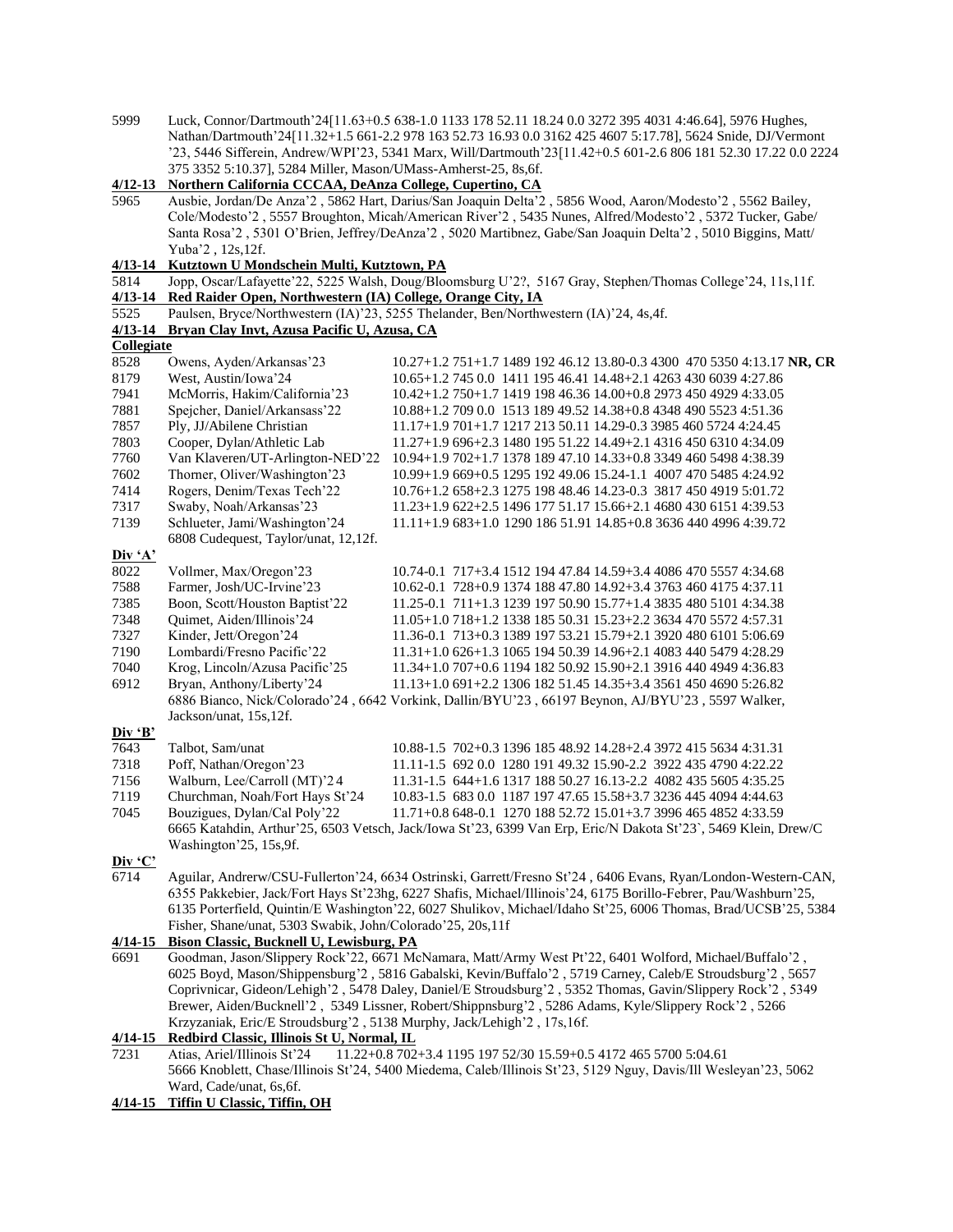| 6743         | Moore, Travis/Ashland'22, 6374 Dooley, Noah/Davenport'23, 5698 Fullmer, Andy/Capitol'24, 5644 Berger, Joel/   |
|--------------|---------------------------------------------------------------------------------------------------------------|
|              | Walsh'23, 5521 Hluch, Connor/Walsh'22, 5002 McVicker, Max/Walsh'25, 9s,9f                                     |
| $4/20 - 21$  | <b>BYU Robison Invt, Provo, UT</b>                                                                            |
| 7604         | Vorkink, Dallin/BYU'23<br>11.20+2.3 654 0.0 1321 197 50.49 14.71+2.7 4051 490 5287 4:27.29                    |
| 6958         | Berkey, Neal/Utah Valley'24,<br>11.32+0.8 718 0.0 1144 197 51.34 15.24+2.7 2908 470 4493 4:48.41              |
|              | 6770 Chaase, Gardom/Idaho St'24, 6642 Smith, Jed/.Weber St'24, 6561 Maurer, Trenton/Southern Utah'24, 6367    |
|              | Rudder, Josh/Utah Valley'22, 6055 Dupee, Caden/Utah St'23, 5850 Nelson, Joe/BYU'25, 5549 Garrett, Ethan/Idaho |
|              | St'24, 5104 Petersen, Carson/unat,                                                                            |
| $4/22 - 23$  | Jim Dutcher, Doane U, Crete, NE                                                                               |
| 6609         | Weilbelhaus, Seth/Mount Marty'24, 6370 Heitz, Lucas/Central'25, 6259 Thompson, Jaxon/Central'25, 6048         |
|              | Pakkebier, Reid/Central'25, 6023 Arcos, David/Doane'25, 6018 Belden, Jarod/York(NE)'24, 5531 Zimmerman,       |
|              | Mason/Doane'15, 5357 Klein, Brody/Central'25, 5251 Schelis, Mason/Mount Marty'24, 5226 Thompson, Nick/        |
|              | Central'24, 5113 Baker, Adam/Doane'24, 5105 Fye, Zach/Doane'25, 13s, 13f.                                     |
| $4/22 - 23$  | Northern State U Dewey Donat, Aberdeen, SD                                                                    |
| 5854         | Roberts, Treshawn/Dakota St'23, 5689 Willis, Jackson/Northern St'25, 5657 McGlynn, Zach/N Dakota St'25, 5156  |
|              | Morel, Zach/Waldorf'23, 5143 Stevenson, Malachi/U Mary'25, 5073 Deeborn, Koate/N Dakota St'24, 16s, 14f.      |
| $4/22 - 23$  | Warhawk Multi, U Wisc-Whitewater, Whitewater, WI                                                              |
| 6235         | Werven, Simon/Marquette'24, 5766 McGinn, Jack/Whitewater'25, 4s,3f.                                           |
| $4/22 - 23$  | <b>Navy Invt II, USNA, Annapolis, MD</b>                                                                      |
| 6625         | Jancek, Jacob/Navy'25, 6069 Yriarte, Ryder/Navy'25, 5788 Christie, Tom/Navy'25, 5135 Hood, Justice/Navy'25,   |
|              | 8s,7f.                                                                                                        |
| $4/22 - 23$  | <b>Appalachian Conference Champs, Johnson City, TN</b>                                                        |
| 4787         | Harrison, Quay/Kentucky Christian'25, 8s,8s.                                                                  |
| $4/22 - 23$  | <b>NWC Champs, U of Puget Sound, Tacoma, WA</b>                                                               |
| 6243         | Phillips, Tayler/George Fox'22, 5690 Martin, Jalen/Whitworth'25, 5515 Lemma, Grady/Pacific Lutheran'25,       |
|              | 5348 Tingstad, Joseph/Whitworth'23, 5223 Ashour, Ash/George Fox'25, 10s, 8f                                   |
| $4/23 - 24$  | Sun Conference Champs. Miramar Complex, Miramar, FL                                                           |
| 5420         | Steenwinkel Nigel/Keiser'25, 3s,3f.                                                                           |
| $4/23 - 24$  | <b>SUNY Geneseo Multis, Geneseo, NY</b>                                                                       |
| 6387         | Angelone, Aeden/Rochester;24, 5821 Forer, Jarod/Rochester'22, 5778 Andres, Luke/SUNY-Geneseo'22, 10s,9f.      |
| $4/25 - 26$  | NJCAA Reg #1, Mesa CC, Mesa, AZ                                                                               |
| 6334         | Gosselin, Theodore/MesaCC'2, 5187 Newankwo, Obinna/C Arizona'2, 5143 Brown, Joshua/PimaCC'2, 6s,6f.           |
| $4/26 - 27$  | <b>Frontier Conf Champas, Great Falls, MT</b>                                                                 |
| 6783         | Walburn, Lee/Carroll'24[11.48nwi 621nwi 1302 186 49.89 15.68nwi 4365 397 4646 4:57.56], 6307 Glaser, Brett/   |
|              | Carroll $(MT)$ '24, 2s,2f                                                                                     |
| $4/27 - 28$  | Drake Relays, Des Moines, IA                                                                                  |
| 7145         | Tordsen, Jakob/Concordia-St Paul'22 11.58 673 1256 201 50.96 15.35 3699 450 5811 5:01.04                      |
| 7011         | Eggers, William/Athletic Lab<br>11.51 661 1271 183 50.33 15.68 4161 430 5201 4:44.93                          |
| 7010         | Enerson, Ryan/Ragnarok AC<br>11.81 643 1405 192 51.15 15.01 3723 440 4839 4:42.79                             |
|              | 6697 Morton, Carter/N Iowa'24, 6487 Butcher, Zach/N Iowa'24, 6341 Bartels, Drew/N Iowa'25, 5845 Closson,      |
|              | Dalton/Wartburg'23, 5411 Morel, Zach/Waldorf'23, 5362 Kraft, Zach/Iowa St'25, 5133 DeRousse, Mayson/Missouri  |
|              | Baptist'23, 11s, 10f.                                                                                         |
|              | 4/29-30 Pac West Conf Champs, Pt Loma U, Pt Loma, CA                                                          |
| 5191         | Bartlett, Toby/Fresno Pacific'23, 3s,3f.                                                                      |
| 4/29-30      | Rocky Mountain (RMAC) Vhamps, Black Hills St, Spearfish, SD                                                   |
| 6272         | McGraw, Conor/Black Hills'24, 6241 Kleinsasser, Travis/South Dakota'24, 6144 Johnson, Terrel/CSU-Pueblo'24,   |
|              | 6111 Thompson, Aidan/South Dakota'25, 5951 Rhoades, Harley/Chadron St'23, 5793 Repsher, Sam/UC-Colo. Spg'23,  |
|              | 5548 Brown, Pete/ Chadron St'24, 5511 Dower, Kaden/Chadron St'25, 9s,9f.                                      |
| $4/28 - 29$  | Golden State Conf Champs, Westmont College, Santa Barbara, CA                                                 |
| 5361         | Sumers, Eli/The Masters'2, 5127 Travis, Alex/Wm Jessup'2, 6s, 6f.                                             |
| $4.30 - 5/1$ | NJCAA Reg 3 Champs, Herkimer CC, Herkimer, NY                                                                 |
|              |                                                                                                               |
|              | 4/30-5/1 Northern Coast, (NCAC) Champs, Oberlin College, Oberlin, OH                                          |
| 6092         | Brown, Jacob/Denison'24, 5788 Jansen, Daniel/DePauw'25, 5611 Bigler, Max/Wabash'22, 5577 Cullinan, Stephen/   |
|              | Allegheny'23, 5486 Oostman, Jake/Wabash'25, 5384 Zappala, Gionivoni/Wabaqsh'23, 5030 Callinan, Stephen/       |
|              | Wittenberg'24, 10s,9f.                                                                                        |
|              | 4/30-5/1 Southern Conf (SoCon) Champs, Samford U, Birmingham, AL                                              |
| 6769         | Kimberlin, Ty/Samford'24, 6672 McGuire, Stockton/Samfotrd'22, 6457 Hines, Damian/Samford'25, 6075 Williamson, |
|              | Bryce/Samford'25, 5984 McCray, Kelton/Samford'24, 5693 Blount, Isaiah/VMI'25, 5249 Linko, Kevin/VMI'25,       |
|              | 10s, 10f.                                                                                                     |
| $5/1 - 2$    | Mid-South Conf Champs, The Cumberlands, Williamsburg, KY                                                      |
| 4607         | Johns, David/Lindsay Wilson'25, 5s,5f,                                                                        |
|              |                                                                                                               |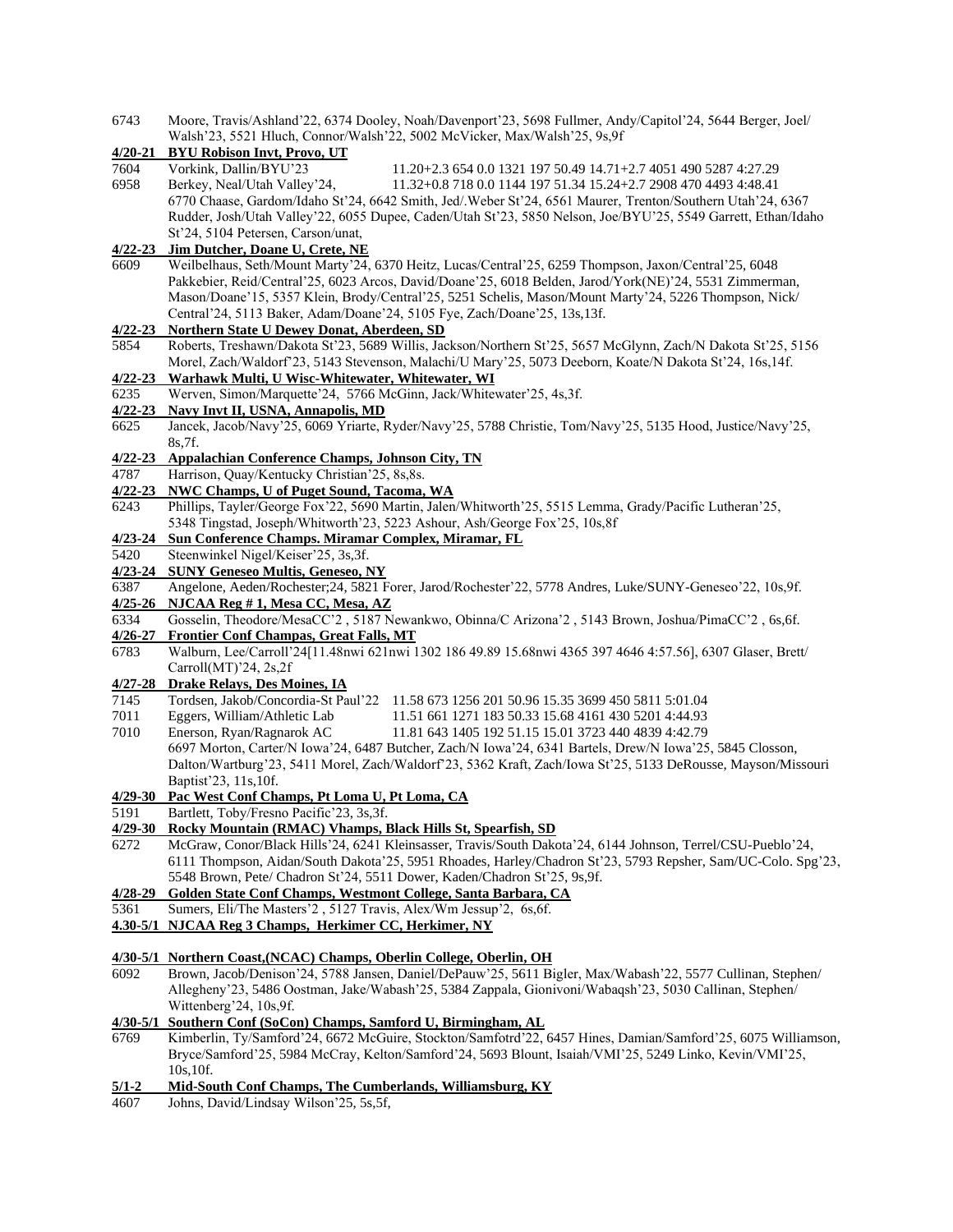| $5/1 - 2$            | Mountain East Conf Champs, Glenville St, Glenville, WV                                                                  |
|----------------------|-------------------------------------------------------------------------------------------------------------------------|
| 6053                 | O'Donnell. Adam/West Liberty'2, 5599 Burks, Marquise/Frostburg St'2, 5141 Swanpoel, Andre/Charleston(WV)'2,             |
|                      | 9s, 9f.                                                                                                                 |
|                      |                                                                                                                         |
| $\frac{5}{1-2}$      | NJCAA Reg XI, Iowa Western CC, Council Bluffs, IA                                                                       |
| 5698                 | Scott, Aries/Iowa Central'24, 5002 Pribbernow, Forrest/Iowa Western'25, 4s, 4f.                                         |
| $5/2 - 3$            | <b>GNAC Champs, W Washington U, Portland, OR</b>                                                                        |
| 6488                 | Schmidt, Steven/NW Nazarene'25, 6436 Klein, Drewe/C Washington'25, 6220 Boyd, Andrew/St Martins'24, 6053                |
|                      | Kenny, Ryan/W Washington'25, 5987 Cummings, Cooper/W Washington'24, 5966 Nye, Turner/NW Nazarene'24,                    |
|                      | 5482 Easley, Logan/C Washington'24, 9s,9f.                                                                              |
| $5/4 - 5$            | <b>Great Midwest Conf Champs, Kentucky Wesleyan, Owensboro, KY</b>                                                      |
| 6155                 | Gadson, Josiah/Tiffin'25, 5920 Clemenyt, Gabriel/Findlay'25, 5830 Berger, Jpel/Walsh'23, 5469 McVicker, Max/            |
|                      | Walsh'25, 5143 Reinhard, Davis/Tiffin'24, 9s,8f.                                                                        |
|                      |                                                                                                                         |
| $\frac{5/4-5}{7172}$ | <b>GLIAC Champs, Grand Valley St, Allendale, MI</b><br>10.52+2.0 713+1.2 1178 198 49.82 14.70+0.7 3268 450 4296 5:01.16 |
|                      | Dooley, Noah/Davenport'23                                                                                               |
|                      | 6148 Westarb, Dan/Saginaw Valley'22, 5257 Trall, Ian/Grand Valley'24, 4s, 4f.                                           |
| $5/5-6$              | <b>SAC Champs, Anderson College. Anderson, SC</b>                                                                       |
| 6711                 | Jungmichel, Stefen/Queens(NC)-GER'24, 6627 Daireaux, Darian/Queens(NC)-FRA'25, 6323 Rey, Simon/Queens                   |
|                      | (NC)-FRA'25, 5987 Thatcher, Oliver/Lenoir-Rhyne'25, 5444 Brandi, Gabriel/Queens(NC)'25, 5323 Chilton, Nolan/            |
|                      | Catawba'22, 8s, 8f.                                                                                                     |
| $5/5 - 6$            | <b>Crossroads League Champs, Notre Dame, Notre Dame, IN</b>                                                             |
| 6246                 | Fleming, Elisha/Bethel(IN)'23, 5141 Wills, Jaden/Marian(IN)'25, 5049 Kitson, Connor/Grace'25, 7s,7f.                    |
| $5/5 - 6$            | <b>CCCAA Southern Champs, Moorpark College, Moorpark, CA</b>                                                            |
| 6138                 | Daniels, Max/Mt Sac'25, 5967 Young, Tyler/Orange Coast'24, 5839 Pearson, Bryce/Cerritos'25, 5814 Monaco,                |
|                      | Tucker/Cerritos'25, 5571 Ballentine, Matt/Canyons'25, 5558 Havens, Jeramiah/San Diego Mesa'25, 5454 Vasquez,            |
|                      |                                                                                                                         |
|                      | Reno/Riverside'25, 11s, 10f.                                                                                            |
| $5/5 - 6$            | <b>Gulf South Conf Champs, Mississippi College, Clinton, MS</b>                                                         |
| 6679                 | Long, Caleb/Lee(TN)'2, 6585 McFarland, Terry/Trey/Ala-Huntsville'2, 5871 Boleware, Nate/Montevallo'2, 5716              |
|                      | Surman, Dan/Lee(TN)'2, 5587 Vick, David/Montevallo'2, 5521 Flores, Micah/Montevallo'2, 5323 Cunningham,                 |
|                      | Stacen/Lee(TN), '2, 5240 Robinson, Reed/W Alabama'2, 9s, 9f.                                                            |
| $5/5-6$              | <b>SWAC Champs, Prairie View U, Ptairie View, TX</b>                                                                    |
| 6269                 | Rochford, Che/Ark-Pine Bluff'2, 6126 Hopkins, Michael/Bethune-Cookman'2, 6177 Stanislaus, Franklyn/Ark-Pine             |
|                      | Bluff'2, 6101 Richards, David/Bethune-Cookman'2, 5920 McCoy, Marc/Bethune-Cookman'2, 5787 Johnson,                      |
|                      | Isaiah/Bethune-Cookman'2, 5413 Moseley, Nicholas/Alabama St'2, 5411 Lewis, Gareth/Texas Southern'2. 9s,9f.              |
| $5/5-6$              | <b>CCAA Champs, San Francisco St, San Francisco, CA</b>                                                                 |
| 5768                 | Nelson, Zach/Chico St'2, 5677 Mickelson, Aaron/Chico St'2, 5545 Allen, Trais/Humboldt St'2, 5541 Zapata,                |
|                      | Gabriel/Cal Poly-Pomona'2, 6s, 6f.                                                                                      |
| $5/5-6$              | New England D III Champs, Williams College, Williamstown, MA                                                            |
|                      |                                                                                                                         |
| 6167                 | Evans, Liam/Bates'2, 6087 Rosewell, Carter/Tufts, 5683 Siffelen, Andrew/WPI'2, 5681McGuire-Berk, Dov/                   |
|                      | Bowdoin'2, 5819 Koch, Evan/Bates'2, 5535 Gray, Stephen/Thomas College'2, 5325 Spelke, Max/Amherst'2, 5241               |
|                      | Tibbles, Joseph/Gordon'2, 11s,9f.                                                                                       |
| $5/5-6$              | Great American Conf Champs, Okla Baptist, Shawnee, OK                                                                   |
| 6436                 | Hipshire, Matt/Harding'2 . 6071 Nutter, Zane/Okla Baptist'2, 5622 White, Connor/Sn Arkansas'2, 5237 Cantrell,           |
|                      | Jacob/Harding'2, 9s,9f.                                                                                                 |
| $5/5 - 6$            | <b>ASC Conf Champs, McMurry College, Abilene, TX</b>                                                                    |
| 6177                 | Moore, Erik/LeTourneau'2, 5731 Miller, Shepherd'2, 5469 Tpgers, Rylan/McMury'2, 5317 Murphy,                            |
|                      | Josiah/LeTourneau'2, 11s, 10f.                                                                                          |
| $5/5 - 6$            | Lone Star Conf Champs, Texas A&M, Kingsville, TX                                                                        |
| 7401                 | Harper, Jonathon/TAMU-Kingsville'22 10.70+1.9 722+0.6 1337 186 50.99 14.32+0.6 3669 470 4688 4:56.73                    |
| 6901                 | Lumpkins, Kyle/Angelo St'23<br>11.31+2.3 671+2.6 1102 198 51.87 14.61+0.6 3978 430 3744 4:47.20                         |
|                      | 6797 Wallace, Dean/TAMU-Kingsville'23, 6708 Martin, Chaney/Okla Christian'24, 6435 Goode, Creed/Angelo St'22,           |
|                      |                                                                                                                         |
|                      | 6219 Samples, Alex/Okla Christian'24, 5934 DeLeon, Roel/TAMU-Kingsville'24, 5678 Cain, Traise/W Tex A&M'25,             |
|                      | 11s,9f.                                                                                                                 |
| $5/6 - 7$            | Wisconsin Intercollegiates (WIAC) Champs, Wisc-LaCrosse, LaCrosse, WI                                                   |
| 7193                 | Weaver, Marcus/Wisc-Eau Claire'24 11.57+0.6 670+2.8 1427 195 52.53 16.12+0.8 4312 455 6478 5:15.23                      |
|                      | 6587 Barth, Mason/Stout'25, 6495 Rice, Jacob/Plateville'22, 62-3 Chesterman, Nick/Stevens Pt'22, 6177 Dick,             |
|                      | Brandon/Stout'25, 6165Bosshart, RJ/Oshkosh'24, 6132 Zachgo, Hayden/Stout'25, 6129 Foland, Max/Eau Claire'25,            |
|                      | 5927 McGinn, Jack/Whitewater'25, 5904 Mestnik, Tommy/Eau Claire'25, 5780 Sears, Aden/Oshkosh'25, 6729                   |
|                      | Jensen, Joe/LaCrosse'25, 5331 Smith, Trey/Whitewater'25, 5227 Wiebelhaus, Dominic/Platteville'25, 5055 Cole,            |
|                      | Tom/Stevens Pt'25, 15s, 16f.                                                                                            |
| $5/6 - 7$            | Horizon League Champs, Oakland U, Rochester, MI                                                                         |
|                      |                                                                                                                         |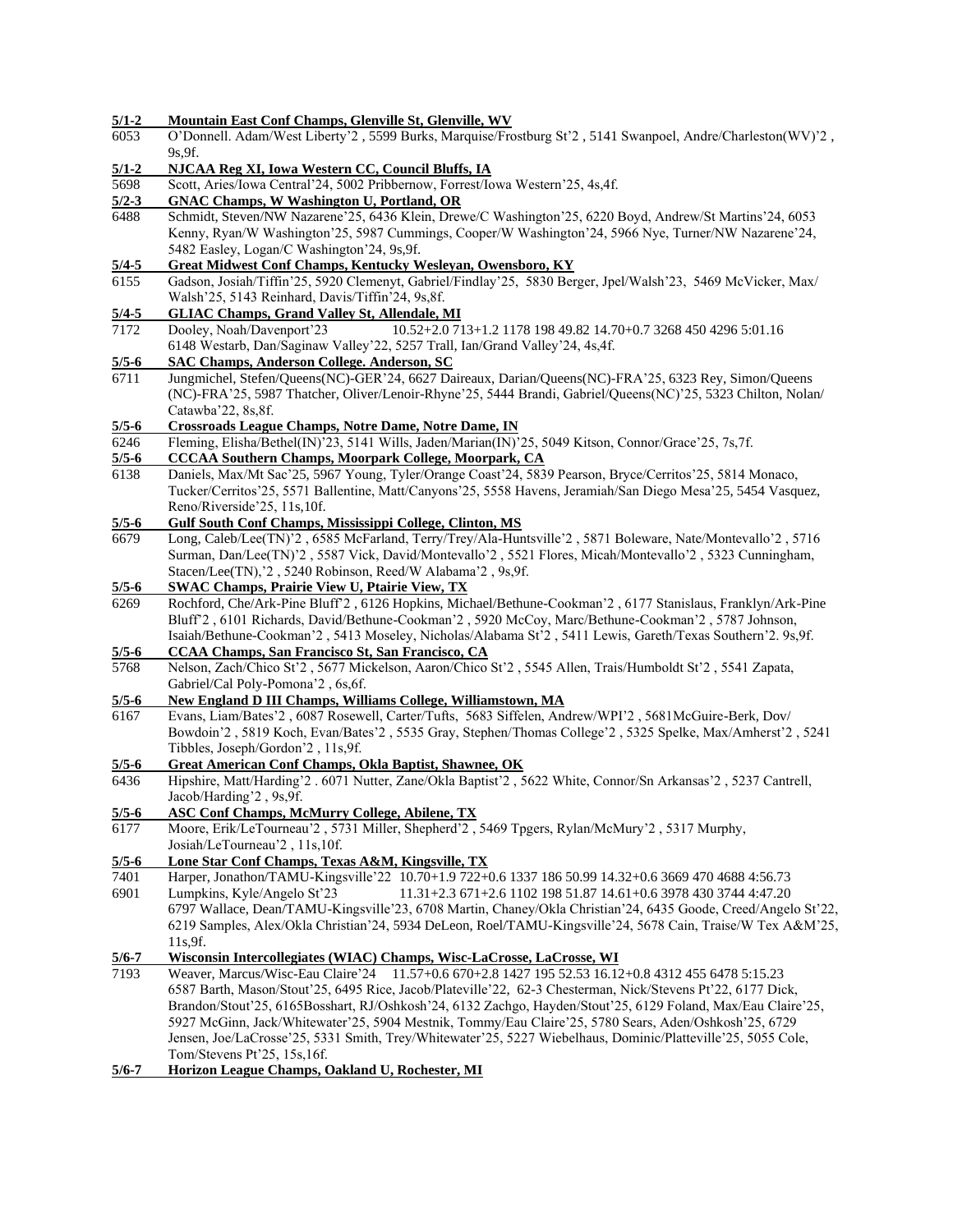| 6189             | Bye, Matt/Milwaukee'2, 6133 Bretall, Tony/Milwaukee'2, 5779 Auernheimer, Kai/Purdue-FtWayne'2, 5133 Misky,      |
|------------------|-----------------------------------------------------------------------------------------------------------------|
|                  | Jack/Milwaukee'2, 5130 Lietzow, Joe/Detroit-Mercy'2. 5121 Jones, Simon/Detroit-Mercy'2, 5080 Williams,          |
|                  | Markeal/Oaklad'2, dnf Wallace, Austin/Milwaukee'2 [11.17nwi 725nwi 1287 181 51,39 nm 3342], 10s,9f.             |
| $5/6 - 7$        | Colonial (CAA) Champs, Northeastern U, Boston, MA                                                               |
| 6065             | Layton, Dan/William&Mary'2, 5800 Wisnaskas, Paul/Northeastern'2, 5613 Hunt, Ryan/UNC-Wilmington'2, 4s,3f.       |
| $5/6 - 7$        | Northeast 10 Conf Champs, Stonehill College, Easton, MA                                                         |
| 6369             | Smith, Shane/Sn Conn St'2, 5765 Torok, Dylan/Sn Conn St'2, 5671 Wentz, Matt/Adelphi'2, 5370 Parker, Cole/New    |
|                  | Haven'2, 5214 Hafner, Nicholas/LeMoyne'2, 5189 Wakefield, Anthony/St Rose'2, 7s,7f.                             |
| $5/6 - 7$        | Colonial (CAA) Champs, Northeastern U, Boston, MA                                                               |
| 6065             | Layton, Dan/William&Mary'2, 5800 Wisnaskas, Paul/Northeastern'2, 5613 Hunt, Ryan/UNC-Wilmington'2,4s,3f.        |
| $5/6 - 7$        | Patriot League, US Naval Academy, Annapolis, MD                                                                 |
| 6684             | Autrey, Baynes//Navy'2 [11.06+1.0 681+0.5 1205 183 52.10 14.62+1.1 3211 443 4062 5:11.88], 6455 McNamara,       |
|                  | Matt/Army-West Pt'2, 6446 Jancek, Jacob/Navy'2, 6271 Franco, Stephen/Boston U'2, 6184 Counts, David/Army-       |
|                  | West Point'2, 5869 Perinotti, Franco/Bucknell'2, 5777 Reynolds, Jack/Boson U'2, 5776 Coprivnicar, Gideon/       |
|                  |                                                                                                                 |
|                  | Lehigh'2, 5248 Brewer, Aiden/Bucknell'2, 5199 Negrete, Miguel/Bucknell'2, 13s,10f.                              |
| $5/6 - 7$        | <b>Centennial Conf Champs, Ursinus College, Collegeville, PA</b>                                                |
| 5265             | Phair, Bastian/Swarthmore'2, 5197 Reilly, James/JHU'2, 5149 Miske, Charlie/Dickinson'2, 8s, 8f.                 |
| $5/6 - 7$        | Southland Conf Champs, Turner Stadium, Humble, TX                                                               |
| 7421             | Boon, Scott/Houston Baptist'2<br>11.42+0.4 689+0.9 1201 197 51.04 15.23+1.5 4031 480 5101 4:26.38               |
| 7325             | Hudgens, Isaiah/Incarnate Word'2<br>10.85+0.4 656+1.1 1219 191 48.64 14.26+1.9 4119 490 4049 5:03.02            |
|                  | 5862 Gilliam, Jeremiah/Incarnate Word'2, 5443 Barrett, Parker/Incarnate Word'2, 5065 Williams, Dallas/Incarnate |
|                  | Word'2, 6s, 6f.                                                                                                 |
| $5/6 - 7$        | <b>CCIW Champs, Wheaton College, Wheaton, IL</b>                                                                |
| 5473             | Kedzior, Adam/Carthage'25, 5261 Nguy, Davis/IL Wesleyan'23, 5150 Armstrong, Brian/N Central'22, 9s,9f.          |
| $5/6 - 7$        | <b>USATF National Champs, U of Arkansas, Fayetteville, AR</b>                                                   |
| 8867             | Scantling, Garrett/NIKE<br>10.68+0.9 768+1.5 1612 204 48.38 13.59+1.0 5104 515 6716 4:46.37                     |
| 8720             | Garland, Kyle/Georgia<br>10.63+0.9 786+1.0 1644 207 49.04 13,71+1.0 4616 485 5637 4:43.21                       |
| 8573             | Ziemek, Zach/unat<br>10.56+0.9 762+1.7 1497 204 50.44 14.71-0.2 5164 515 5941 4:39.60                           |
| 8135             | Bastien, Steven/unat<br>10.76+0.9 767+2.0 1361 201 47.44 14.49-0.2 3741 495 5283 4:30.75                        |
| 7897             | Price, Hunter/FK Elite TC<br>10.81+0.9 743+1.9 1344 204 48.96 14.35+0.2 3740 445 5634 4:40.00                   |
| 7876             | Cooper, Dylan/unat<br>11.20+0.6 704+1.2 1429 198 51.40 14.43-0.2 4646 445 6132 4:31.71                          |
| 7759             | Flood, Jack/unat<br>11.00+0.6 690+1.3 1296 204 49.99 13.86+1/0 4028 465 5709 4;50.53                            |
| 7295             | Walker, Jackson/unat<br>11.34+0.6 631-0.1 1277 186 50.36 15.14+2.2 4260 455 5734 4:36.93                        |
| 7039             | Eggers, William/unat<br>11.06+0.6 677+1.8 1136 183 49.56 15.66+2.2 3907 415 5617 4:51.52                        |
| 6684             | Cogdill, Josh/unat<br>11.11+0.6 661+1.1 1316 192 50.10 14.85+0.2 3943 nh 5773 4:39.62                           |
| 5984             | Martin, Kyle/JacksonvilleAC 11.17+0.6 683+1.9 1321 186 51.14 14.31+0.2 nm 455 4858<br>dnf                       |
| 5686             | dnf<br>Delgado, Joe/unat<br>10.91+0.9 718+1.8 1363 192 48.88 14.88+0.2 4565 nh nm                               |
| 5413             | Clark, Mat/unat<br>dnf<br>11.47+0.6 671+2.1 1331 183 51.99 16.04+2.2 3676 nh 4511                               |
|                  | dnf Williams, Devon/NYAC[10.76+0.9 773+1.2 1393 189 48.57 13.92+1.0 4822 nh dns], 14s,13f.                      |
| $5/6 - 7$        | <b>Big West Conf Champs, UC Davis, Davis, CA</b>                                                                |
| 6983             | Aguilar, Andrew/CSU-Fullerton'2 11.15+1.7 663-0.6 1160 181 49.64 15.15+1.0 3464 441 4537 4:40.80                |
| 6925             | Bouzigues, Dylan/Cal Poly'2<br>11.89+1.7 629+0/9 1208 190 53.43 15.17+1.9 4132 461 5127 4:37.89                 |
| 6919             | Godfrey, Josh/UCSB'2<br>11.01+1.7 706+1.6 1105 187 51.78 16.31+1.0 3525 451 4966 4:45.03                        |
|                  | 6662 Thomas, Brad/UCSB'2, 6624 Molina, Matt/UCSB'2, 6613 Michiels, Peter/UCSB'2.6020 Gammal. Nick/Cal           |
|                  | Poly'2, 6005 Reed, Julian/UC-Riverside'2, 5806 Eley, Spencer/Long Beach St'2, 5036 Ishibashi, Ryan/UC Davis'2   |
|                  | 10s, 10f.                                                                                                       |
| $5/6 - 7$        | <b>GPAC Champs, Doane U, Crete, NE</b>                                                                          |
| 6225             | Wiebelhaus, Seth/Mount Marty'24, 6151 Arcos, David/Doane'25, 6088 Paulsen, Bryce/Northwestern(IA)'23, 6076      |
|                  | Schleis, Mason/Mount Marty'24, 5822 Thelander, Ben/Northwestern(IA)'24, 5705 Zimmerman, Mason/Doane'25,         |
|                  | 5599 Rupprecht, Nate/Dakota Wesleyan'23, 5118 Baker, Adam/Doane'24, 5108 Tripp, Bryson/Jamestown'24, 12s,11f.   |
| $\frac{5}{6}$ -7 | Great Lakes Valley (GLV) Conf Champs, SW Baptist, Bolivar, MO                                                   |
| 6290             | Hancock, Bladen/SBU'24, 6203 Knittel, Otto/Mo S&T'25, 6126 Janke, Nick/Mo S&T'22,5774 Hurt, Cole/               |
|                  | Indianapolis'25, 5650 Casey, Chad/Lindenwood'24, 5549 Housh, Brayden/CBU'25, 5403 Lockwood, Camden/Mo           |
|                  | S&T'25, 5198 Higgs, Jake/Truman'25, 5039 Nolan, Tyler/Indianapolis'23, 13s,9f.                                  |
| $5/6 - 7$        | Heart of America (HAAC) Champs, William Penn, Oskaloosa, IA                                                     |
| 6128             | Smith, Ethan/Central Methodist'2, 5450 Vandun, James/Clarke'2, 5152 Large, Jacob/Grand View'2, 4s,4f.           |
| $5/6 - 7$        | MIAA Champs, Emporia St, Emporia, MO                                                                            |
| 7195             | Mooney, Trey/Pittsburg St'23<br>11.08 691 1462 182 48.54 14.70 3626 368 5334 4;48.21                            |
| 7048             | Miller, Trey/C Missouri'23<br>11.65 708 1248 188 49.39 15.65 3543 418 4627 4:45.23                              |
|                  | 6402 Wilkes, Brandon/Emporia St'23, 6345 Pakkebier, Jack/Fort Hays St'23, 6205 Pearl, Michael/Washburn'23, 6167 |
|                  |                                                                                                                 |

Distler, Caleb/C Mssouri'25, 6150 Borillo-Febrer, Pau/Washburn'25, 6045 Mason, Reed/Pittsburg St'24, 5881 Smith,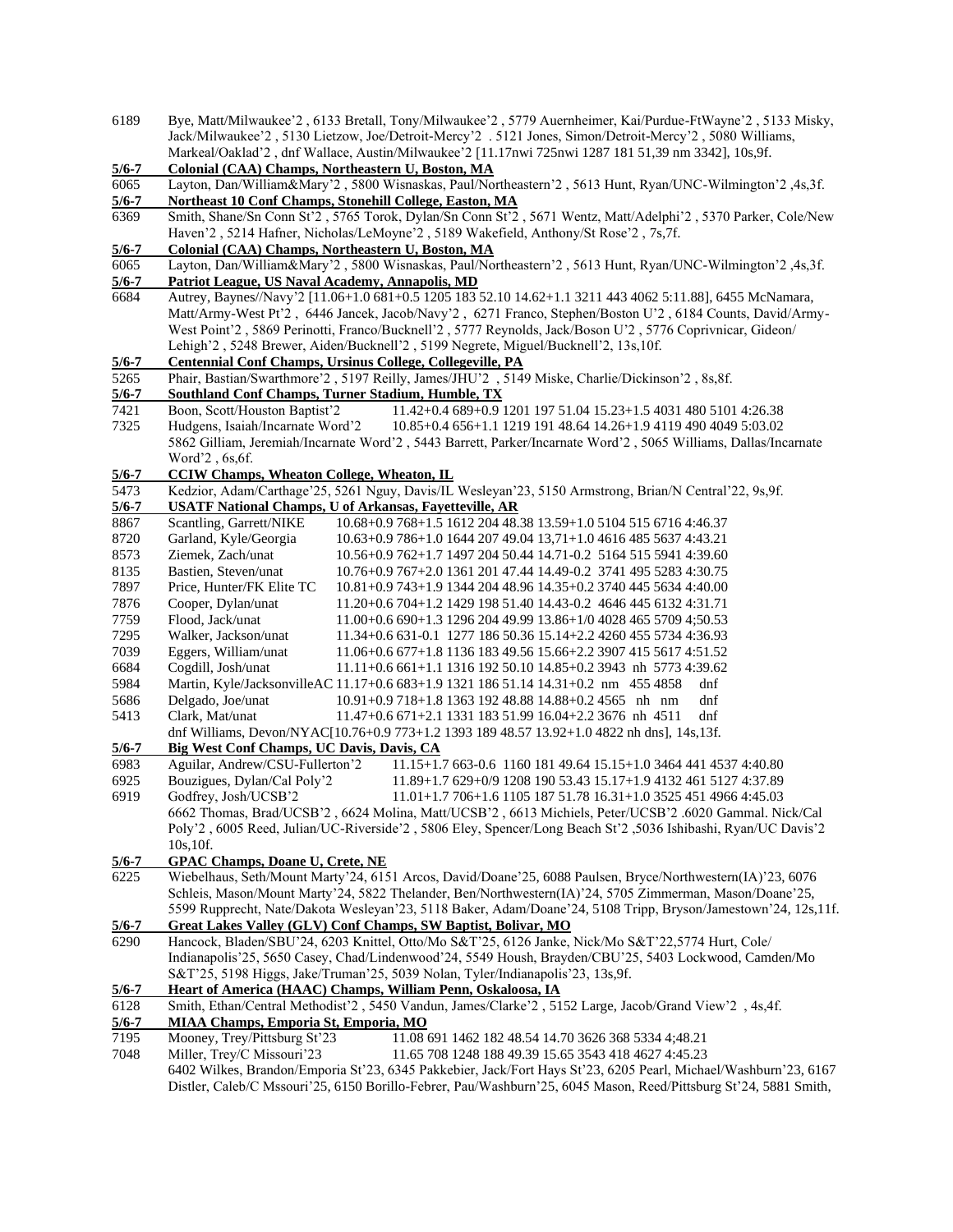Coby/Emporia St'25, 5838 Davis, Trent/C Missouri'23, 5150 Salmans, Ethan/Fort Hays St'25, 5144 Wiltshire, Malcolm/Fort Hays St'25, 12s,12f.

- **5-6-7 Liberty League Champs, Vassar College, Poughkeepsie, NY**
- 5895 Opsahl, Alex/Rocheaster'23, 5819 Angelone, Rochester'24, 5471 Forer, Jarod/Rochester'22, 8s,7f.
- **5/6-7 SUNYAC Champs, Brockport St, Brockport, NY**
- 5584 Andres, Luke/Geneseo'22, 5378 Serp, Ryan/Cortland St'24, 5091 Clarke, Caleb/Geneseo'24, 5080 Mangogna, Richard/Oneonta'24, 5026 Kelly, Aidan/Oneonta'24, 10s,10f.
- **5/6-7 NACC Champs, Wiscsin Lutheran College, Milwaukee, WI**
- 5290 Rodmyre, Sam/Wisc Lutheran'22, 5880 Brantner, Tyler/MSOE'23, 5849 Mittelstadt, Marcus/St. Norbert'25, 5184 Cicciarelli, Robby/St. Norbert'23, 9s,9f.
- **5/7-8 America East Conf Champs, Vermont, Burlington, VT**
- 6265 Malfitano, Nick/Binghamton'24, 6125 Beaton, Zach/Maine'22, 5881 Mancaberlli, Robertino/Albany'24, 5709 Genet, Brian/New Hampshire'23, 5669 Snide, DF/Vermont'22, 5406 Meehan, Peter/Albany'24,5229 Stelmach, Luke/UMass-Lowell'25, 9s,8f
- **5/7-8 Atlantic 10 Champs, Virginia Commonwealth I, Richmond, VA**
- 6788 Gardner, Cason/George Mason'23, 6664 Donahue, Devjn/Rhode Island'24, 6605 Cirella, Stephen/Rhode Island'22, 6343 Tona, Ryan/Rhode Island'25, 6276 Nei, Ellis/George Mason'25, 5979 Tompkins, Nick/Davidson'24, 5762 Atkins, Mykalee/VCU'25, 5691 Lamell, Wyatt/Rhode Island'25, 5070 Zach, William/George Mason'22,11s,11f.
- **5/7-8 Atlantic East Conf Champs, Immaculata U, Immaculata, PA**
- 2416 LoStrocco, Matt/Gwynedd Mercy'2 , 3s,3f.

#### **5/7-8 Heptagonal (Ivy League) Champs, Yale U, New Haven, CT**

- 7196 Pajus, Karl-Oskar/Dartmouth-EST'25 10.94+1.2 680 1364 182 48.81 15.55 3909 438 3694 4:24.34 6654 Pelusi, Jonathan/Brown'22, 6552 Minicus, John/Harvard'24, 6352 Cashman, Ryan/Dartmouth'23[10.75+1.2-694 1085 182 51.01 16.09 2989 368 4378 5:15.44], 6297 Luck, Connor/Dartmouth'24[11.54+1.9 661 1150 176 52.05 17.30 3359 408 4224 4:37.84], 5963 Colbert, Andrew/Penn'24, 5876 Hughes, Ethan/Dartmouth'24[11.41+1.9 657 1019 167 54.10 16.17 2585 428 4662 5:28.31], 5591 Brewer, Patrick/Cornell'24, 5354 Ciarelli, Luke/Columbia'22 5021 Marx, Will/Dartmouth'23[11.30+1.2 647 831 179 52.44-DQ 15.87 2558 368 3612 5:12.51], 10s,10f.
- **5/7-8 NWAC CE Champ, Lane CC, Eugene, OR**
- 6084 Miles, Israel/Lane CC'24, 5988 Hemon, Joe/SWOre CC'25, 5435 Peterson, Clackamas CC'25, 5407 Campos-Davis/Mareo/Lane CC'25, 6s,6f.
- **5/8-9 New Jersey Intercollegiates (NJAC), TCNJ, Ewing, NJ**
- 4659 Klenk, Max/Stockton'25, 2s,2f.
- **5/9-10 Big South Conf Champs, High Point U, High Point, NC**
- 6588 Mills, Evan/High Pt'24, 6577 Donoghue, Cameron/Gardner-Webb'22, 6059 LeBlanc, Felix/High Pt'25, 5762 Binkley, Stephen/High Pt'23, 5160 Cuesta, Eliel/Gardner-Webb'24, 5084 Lewis, Brandon/High Pt'24, 6s,6f.

## **5/12-13 NJCAA III National Champs, Troy CC, Troy, NY**

5045 Cary/Hunter/Mineral AreaCollege'25, 6s,6f.<br>5/11-12 NCCAA National Champs, Greenville Col

#### **5/11-12 NCCAA National Champs, Greenville College, Greenville, IL**

6389 Fleming, Elisha/Bether(IN)'23, 6285 Belden, Jarod/York(NE)'24, 6149 Griffith, Winston/SAGU'23, 5899 EWebster, Dylan/Greenville'24, 5701 Blacknal/Montrell/SAGU'25, 5030 Story, Keenan/Bethel(IN)'24, 11s,11f.

# **5/11-12 Mountain West Conf Champs, Fresno St U, Fresno, CA**

- 7267 Holcombe, Braeden/Air Force'24 11.28+2.1 675+2.8 1204 192 49.60 14.69+2.0 4213 410 5136 4:38.34
- 7108 Murphy, Wyatt/Air Force'22 10.59+2.1 730+1.5 1175 189 48.85 15.11+2.0 3445 410 4043 4:49.40
- 6940 Thompson, Drew/Colorado St'24 11.08+2.1 700+2.8 1227 171 50.16 15.22+2.0 4099 380 4803 4:48.31
- 6861 Galindo Vega, Mauricio/Colorado St'24, 6770 Ostrinski, Garrett/Fresno St'24, 6744 Dupee, Caden/Utah St'23,

# 6714 Coventry, Sage/Wyoming'2 , 6328 Scott, Elijah/Colorado St'25, 5416 Kaye, Meinkaikay/Fresno St'2 , 10s,9f.

# **5/11-12 Ohio Valley Conf (OVC) Champs, Murray St U, Murray, KY**

6501 Degraaf, Sean/SE Missouri'24, 6199 Readnour, Isaac/SE Missouri'24, 6027 South, Nick/SE Missouri'25, 6015 Meyer, Aiden/E Illinois'24, 5404 Robertson, IanBdlmont'23, 5205 Boyd, James/E Illinois'25, 8s,8f.

# **5/11-12 Big Sky Conf Champs, Idaho St, Pocatello, ID**

7128 Whitney, Caleb/Weber St'2 11.42 691 1136 193 50.74 14.52 3569 462 4859 4:48.43 7102 Gardom, Chase/Idaho St'24 11.20 678 1174 190 49.42 15.31 4095 402 5065 4:43.41 6704 Smith, Jed/Weber St'24, 6475 Nicholson, Hunter/Montana St'2 , 6388n Porterfield, Quintin/E Washington'22, 6229 Shulikov, Michael/Idaho St'25, 6227 Treat, Racew/E Washington'2 , 6068 Maurer, Trenton/Sn Utah'2 , 5668 Charlton, Jack/Sacramento St' ,5663 Linhart-Wubbena, Parker/E Washington'2 , 5365 Arrington, Keith/Idaho St'2 , 5355 Montgomery, Harley/Portland St'2 , 5268 Conley, Elijah/E Washingtonm'23,5113 Braun, Joshua/Sacramento St'2 , 16s,14f.

### **5/12-13 Atlantic Coast Conf (ACC) Champs, Duke U, Durham, NC**

| 7883 | Wolter, Felix/Pittsburgh'22    | $10.63+3.0765+0.6126019548.5014.57+1.9368348553864.42.56$        |
|------|--------------------------------|------------------------------------------------------------------|
| 7173 | Young, Isaac/N Carolina'25     | 1137+3.0 687+1.5 1294 192 53.28 15.10+1.1 4138 446 5213 4:45.02  |
| 7105 | Ott. William/Florida St'24     | 10.63+3.1 680+3.6 1141 192 49.22 15.44+1.7 3214 435 4648 4:40.21 |
| 7077 | Kallenberg, Paul/Louisville'25 | 11.08+3.1 690+2.5 1305 186 50.17 16.38+1.7 3791 435 5192 4:51.95 |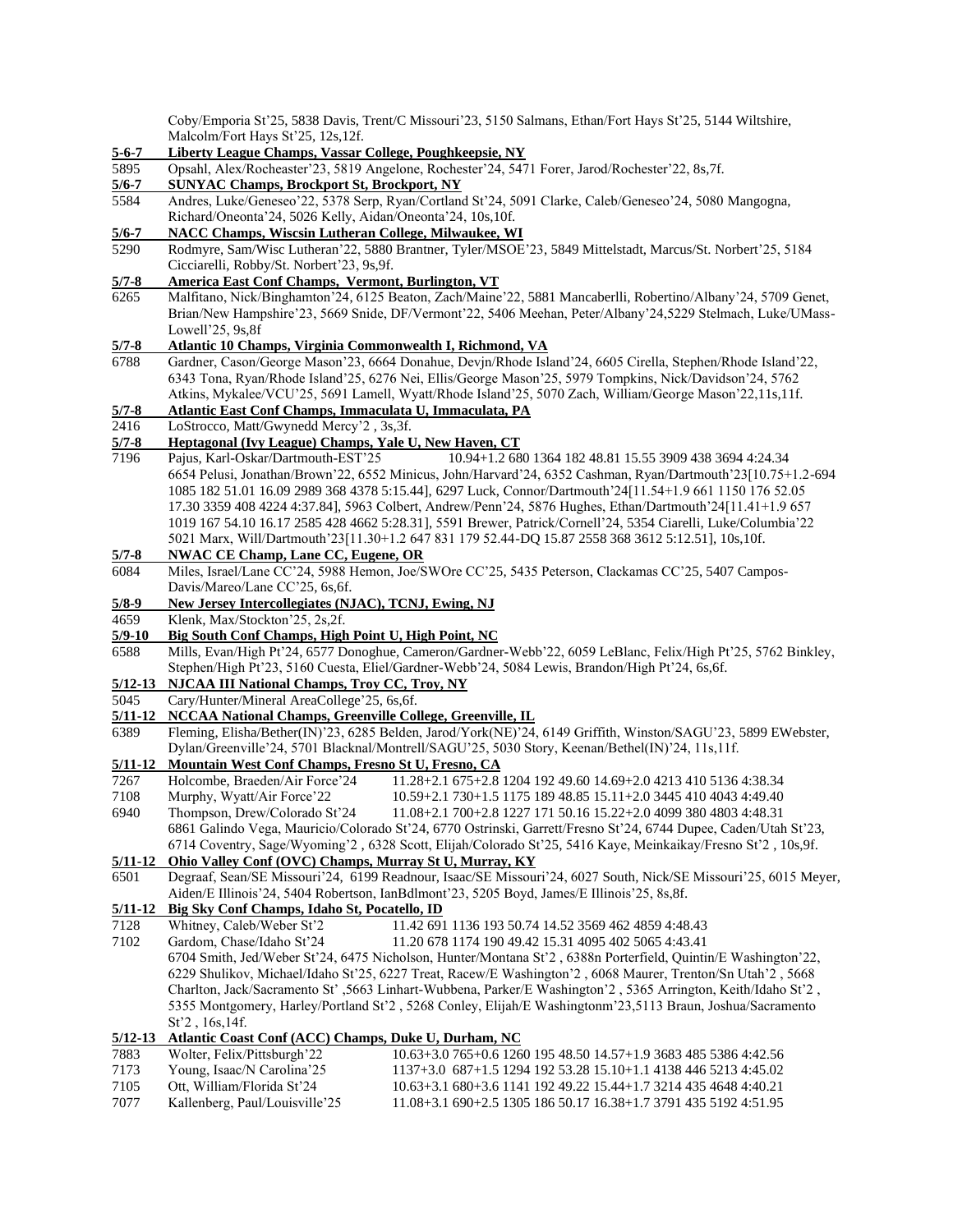| 7014                | Corley, Sam/N Carolina'25<br>11.18+3.1 683+3.1 1251 192 50.91 15.32+1.7 3370 425 5081 4:46.56                                                                                       |
|---------------------|-------------------------------------------------------------------------------------------------------------------------------------------------------------------------------------|
|                     | 6811 Murphy, Sean/Va Tech'23, 6658 Pekar, Derek/Virginia'24, 6425 Bennett, Michael/Duke'21,13s, 8f.                                                                                 |
| $5/12 - 13$         | Atlantic Sun Conf Champs, U North Florida, Jacksonville, FL                                                                                                                         |
| 6956                | 10.84+3.4 712+2.6 1252 186 52.07 14.41+1.2 3763 425 4727 5:29.19<br>Bryan, Anthony/Liberty'2                                                                                        |
|                     | 6515 Dresselhaus/C Arkansas-GER'2, 6093 Shears, Quann/Kennesaw St'2, 3s,3f,                                                                                                         |
| $5/13 - 14$         | The American Outdoor Champs, Wichita St U, Wichita, KS                                                                                                                              |
| 7071                | Navajon, Adria/Wichita Sr'2<br>10.84-0.9 674-1.2 1003 192 50.49 14.41-0.2 3110 445 4748 4:35.97                                                                                     |
| 6993                | Berthenet, Damian/Cincinnati'2<br>11.30+3.5 677+1.1 1258 192 52.81 14.87+1.1 3710 435 5174 4:57.61                                                                                  |
| 6944                | Riddle, Cannon/Cincinnati'2<br>10.88+3.5 697+1.2 1196 192 50.44 15.49+1.1 3350 425 4222 4:47.60                                                                                     |
| $5/12 - 13$         | 6497 Ludolph, Chonnor/Wichita St'2, 6131 Caster, Kolby/Wichita St'2, 10s,9<br>Southeastern (SEC) Conf Champs, Ole Miss, Oxford, MS                                                  |
| 8132                | Erm, Johannes/Georgia-EST'22<br>10.50+2.7 716+0.3 1460 191 47.52 14.58-0.5 4518 495 5265 4:38.61                                                                                    |
| 7695                | Spejcher, Daniel/Arkansas'23<br>10.99+1.1 698-0.9 1448 191 49.35 14.77-0.7 4106 465 5760 4:48.57                                                                                    |
| 7600                | Soto, Yariel/Tennessee-PUR'24<br>10.75+1.1 731-0.7 1244 194 48.62 15.92-0.9 4075 485 4859 4:40.19                                                                                   |
| 7302                | Swaby, Noah/Arkansas'23<br>11.21+1.1 638-0.6 1447 185 51.07 15.20-0.9 4740 415 5606 4:45.51                                                                                         |
| 7246                | Davis, Peyton/Tennessee'24,<br>11.46+1.1 703+1.0 1173 200 50.24 15.55-0.8 2775 425 5542 4:35.54                                                                                     |
| 7073                | Murray, John/Auburn'24,<br>10.93+1.1 663-0.3 1436 194 50.20 15.66-0.9 4184 415 5223 4:27:58                                                                                         |
|                     | 6891 Edmondson, Dave/Auburn'24, 6542 Brooks, Elisha/S Carolina'23, 2627 Robinson, David/Auburn'25, 11s,9f.                                                                          |
| $\frac{5}{12} - 13$ | Conference USA Champs, UTSA, San Antonio, TX                                                                                                                                        |
| 7487                | Turner, Jack/UTSA'2<br>10.80+2.9 734+4.3 1342 202 50.73 15.21+2.6 4079 450 5232 5:06.34                                                                                             |
| 7261                | Levesque, Grant/Rice'25<br>10.65+2.9 706+3.7 1218 193 50.98 14.35+3.6 2737 520 4590 5:06.51                                                                                         |
| 6981                | Henry, Gus/Rice'25<br>10.91+2.9 734+1.7 1213 196 52.38 14.85+1.6 3854 400 5566 6:01.25                                                                                              |
|                     | 6344 McFarlane, Joel/UTSA'23, 6302 O'Connor, Keegan/Rice'23, 6271 Olesen, Thomas/Charlotte'25, 6072 Rotger,                                                                         |
|                     | Jason/FIU'23, 5811 Cadet, Jalen/UTEP'2, 8s, 8f.                                                                                                                                     |
| $\frac{5}{12} - 13$ | Mid-American Conf Champs, Western Michigan U, Kalamazoo, MI                                                                                                                         |
| 7168                | 11.01+0.4 709+1.6 1379 192 51.83 14.14+2.1 3642 413 5032 5:10.42<br>Shields, Alex/Kent St'2                                                                                         |
| 7154                | Mally, Jacob/Kent St'2<br>11.24+0.4 676+1.2 1196 204 52.62 14.34+2.1 3125 453 4678 4:34.78                                                                                          |
|                     | 6651 Wolford, Michael/Buffalo'2, 6457 Artrip, Robert/Akron'2, 6372 Glavickas, Kacob/Akran'2, 6167 Gabalski,                                                                         |
|                     | Kevin/Buffalo'2, 7s, 6f.                                                                                                                                                            |
| $5/12 - 13$         | <b>MEAC Champs, Norfolk St U, Norfolk, VA</b>                                                                                                                                       |
| 5547                | Are, Nathaniel/Howard'2, 5482 Christopher, Jahquan/Norfolk St'2, 5308 Hawkins, Ezekiel/Howard'2, 5277 Brown,                                                                        |
|                     | Eric/Howard'2, 8s,8f.                                                                                                                                                               |
| $5/12 - 13$         | The Summit league Champs, Oral Roberts U, Tulsa, OK                                                                                                                                 |
| 6855                | Raddatz, Nate/St Thomas(MN)'2, 6658 VanErp, Eric/N Dakota St'2, 6626 Rosner, Jack/St Thomas(MN)'2, 6483                                                                             |
|                     | Lubarski, Wyatt/S Dakota'2, 6323 Donahoe, Josh/S Dakota St'2, 6277 David, Aric/N Dakota'2, 6143 Hidani, Ben/N                                                                       |
|                     | Dakota'2, May, Sam/St Thomas(MN)'2, 5990 McGlynn, Zach/N Dakota St'2, 5862 Weeter, Noah/S Dakota'2,<br>5820 Schulz, Cameron/St Thomas'2, 5177 Eidsness, Derek/S Dakota'2, 12s, 12f. |
| $5/12 - 13$         | Sun Belt Conf Champs. U Louisiana, Lafayette, LA                                                                                                                                    |
| 7625                | 11.03+0.2 674-03 1295 193 47.79 14.60+0.3 3945 455 5426 4<br>VanKlaveren, Lucas/UT-Arlington-NED'22                                                                                 |
|                     | 7055 Mixon, Chandler/Louisiana'22, 6863 Thor, Simon/Texas St'24, 6765 Shadrick, Brady/UT-Srlington'25, 6599                                                                         |
|                     | Collins, Graham/S Alabama'23, 6451 Shirley, Brylan/S Alabama'23, 6436 Sorrells, Ethan/Ark-Little Rock'25, 6264                                                                      |
|                     | Jaime, Gavin/Louisiana'23, 6263 Couch, Baley/LA-Monroe'25, 6181 Reyneke, Sebastian/S Alabama'25, 6087 Dunn,                                                                         |
|                     | Jorrdyn/UT-Arlington'22, 5898 Fox, Matthew/Ark-Little Rock'25, 5203 Benoit, Luke/Louisiana'25, 13s,13f.                                                                             |
| $5/12 - 13$         | <b>Western Athletic (WAC) Conf Champs, U Seattle, Seattle, WA</b>                                                                                                                   |
| 6902                | Diggs, Aidan/Grand Canyon'23<br>11.05+0.3 686-0.4 1107 179 60.11 14.77-0.2 3391 445 4448 4:49.92                                                                                    |
|                     | 6892 Vanlierde, Jorg/Grand Canyon'23, 6670 Berkey, Neal/Utah Valley'24, 6572 Christian/Abilene Christian'24,                                                                        |
|                     | 6446 Rudder, Josh/Utah Valley'22, 6126 Nelson, Pat/Grand Canyon'24, 5974 Milne, Lucas/Seattle U'23, 5666 Galvan,                                                                    |
|                     | Alex/UT-Rio Grande Valley'24. 5376 Barbay, Bryce/Sam Houston'24, 9s,9f.                                                                                                             |
| $5/12 - 13$         | American Rivers (ARC) Conf Champs, Loras U, Dubuque, IA                                                                                                                             |
| 6413                | Klein, Brady/Central College(IA)'25, 6294 Pakkebier, Reid/Central College'25, 6258 Rogers, Ryan/Loras'2, 6243                                                                       |
|                     | Thompson, Jaxon/Central College'25, 6186 Patterson, Ulysses/Simpson'2, 5597 Closson, Dalton/Wartburg'23, 5521                                                                       |
|                     | Latchman, Clarke/Simpson'2, 5454 Thompson, Nick/CentralCollege'2, 12s,12f.                                                                                                          |
| $\frac{5}{12}$ -13  | Northern Sun (NSIC) Conf Champs, Northern St, Aberdeen, SD                                                                                                                          |
| 6006                | Lilly, Noah/Wayne St(NE)'2, 5878 Brandt, Alex/Wayne St(NE)'2, 5742 Willis, Jackson/Northern Sr'25, 5641 Calder,                                                                     |
|                     | Erick/Concordia-St Paul'2, 5534 Stevenson, Malakhi/UMary'2, 5519 Johnson, Arik/Concordia-St Paul'2, 5438                                                                            |
|                     | Bittenbender, Austin/Upper Iowa'2, 6424 Juengst, Sean/Northern St'2, 5202 Enders, Peyton/Concordia-St Paul'2,                                                                       |
|                     | 5166 Kucera, Kyle/Minn-Duluth'24, 13s,13f.                                                                                                                                          |
| $5/12 - 13$         | Pennsylvania (PCAC) Intercollegiates, Millersville U, Millersville, PA                                                                                                              |
| 6772                | Goodman, Jason/Slippery Rock'22, 6308 Boyd, Mason/Shippensburg'25, 5710 Thomas, Gavin/Slippery Rock'24,                                                                             |
|                     | 5436 Krzyzaniak, Eric/E Stroudsburg'22, 5354 Walsh, Doug/Bloomsburg'25, 5297 Kissell, Ben/Seton Hill'25, 5293                                                                       |
|                     | Daley, Dan/E Stroudsburg'13, 5281 Adams, Kyle/Slippery Rock/'23, 5231 Lissner, Robt/Shippensburg'25, 14s,14f.                                                                       |
| $5/12 - 13$         | North Star Conf Champs, Valley City St U, Valley City, ND                                                                                                                           |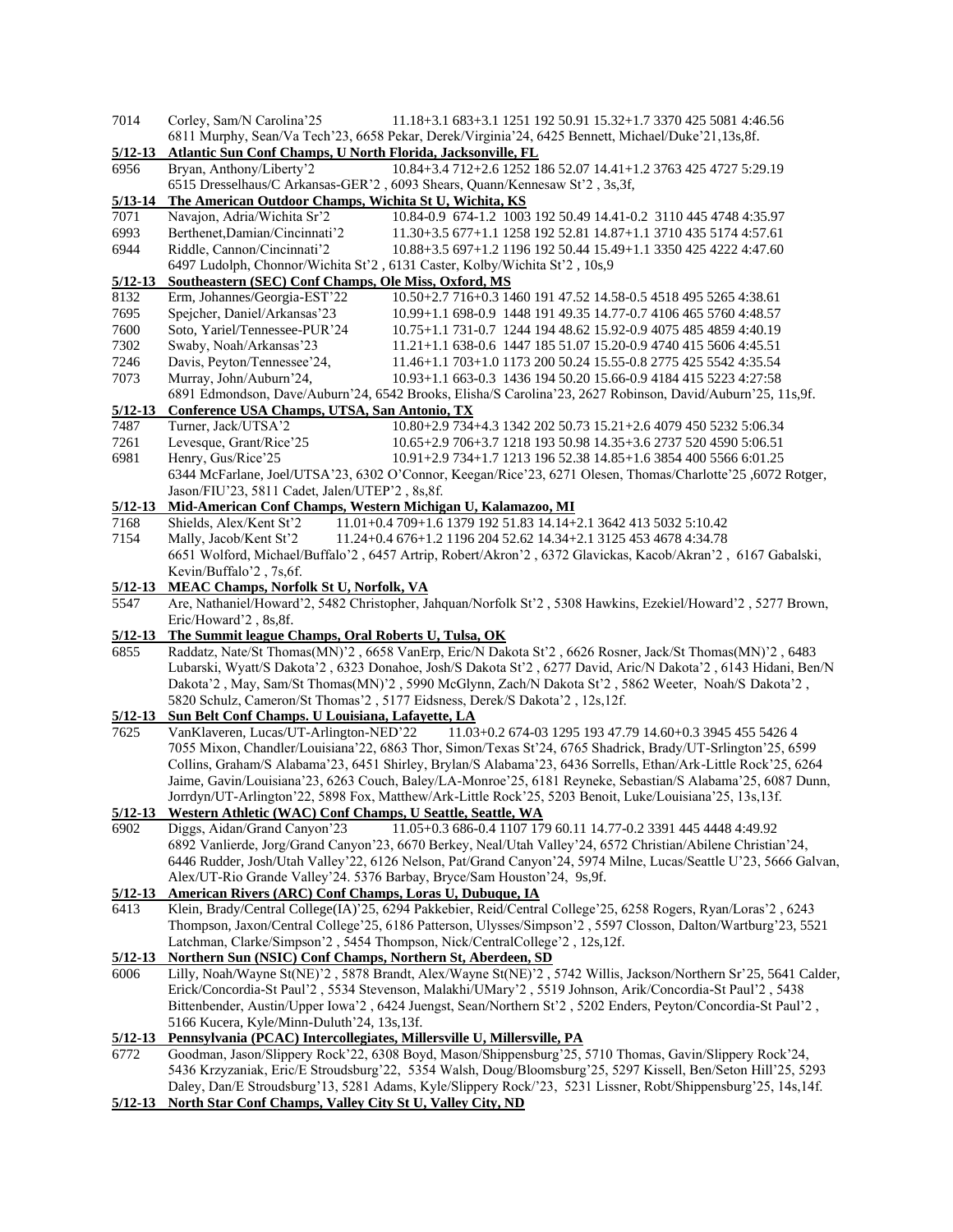|  | 5853 |  | Treshawn, Roberts/Dakota St'24, 5156 Morel, Zach/Waldorf'23, 6s, 6f. |  |  |  |  |
|--|------|--|----------------------------------------------------------------------|--|--|--|--|
|--|------|--|----------------------------------------------------------------------|--|--|--|--|

### **5/12-13 New England Champs (all Divs), Bryant U, Smithfield, RI**

| 6928        | Cirella, Stephen/Rhode Island'22, 6536 Anderson, Jackson/Williams'25, 6274 Smith, Shane/Sn Conn'22, 6077 Beaton, |                                                                                                                 |  |  |
|-------------|------------------------------------------------------------------------------------------------------------------|-----------------------------------------------------------------------------------------------------------------|--|--|
|             |                                                                                                                  | Zach/Maine'22, 5977 Stein, Ben/Tufts'23, 5886 Genet, Brian/New Hamp'23, 5876 Evans, Liam/Bates'25, 9s,7f.       |  |  |
| $5/12 - 13$ | <b>Bethel U Last Chance, Bethel, KS</b>                                                                          |                                                                                                                 |  |  |
| $5/12 - 13$ | Mount Olive First Chance Multi, Mount Olive, NC                                                                  |                                                                                                                 |  |  |
| 6988        |                                                                                                                  | Stomme, Philip/Lenoir-Rhyne-SWE' 11.10+2.5 624+0.4 1113 189 50.02 15.15+1.1 3440 440 4799 4:26.86               |  |  |
| 6975        | Mitchell, Drake/unat                                                                                             | 11.04+3.8 708 0.0 1157 198 50.95 14.84+1.5 3192 420 4439 4:52.33                                                |  |  |
| 6972        | Sheryak, Joseph/Athletic Lab                                                                                     | 10.99+3.8 652+0.2 1318 189 50.24 15.84+1.5 3847 440 4217 4:47.23                                                |  |  |
|             |                                                                                                                  | 6487 Adriaanse, Heinrich/Embry-Riddle'2, 6194 Steenwinkel, Nigel/Keiser'2, 6157 Panzarino, Michael/Life'2, 5812 |  |  |
|             |                                                                                                                  | Moon, Aaron/Bridgewater(VA)'2, 5559 Ingoldsby, Hudson/Wheaton(MA)'2, 5412 Daireaux, Florian/Queensx(NC)-        |  |  |
|             | FRA'2 [pv nh], 5285 Gritzer, Robert/W/O Limits, 13s, 13f.                                                        |                                                                                                                 |  |  |
| $5/13 - 14$ | Big 12 Conf Champs, Texas Tech U, Lubbock, TX                                                                    |                                                                                                                 |  |  |
| 7926        | Simulask, Kristo/Oklahoma-EST'23                                                                                 | 10.52 747 1391 202 49.00 14.81 4076 481 4989 4:44.10                                                            |  |  |
| 7606        | Jung, Alexanddr/Kansas-GER'25                                                                                    | 11.04 700 1317 189 50.44 14.68 3805 501 5583 4:44.51                                                            |  |  |
| 7592        | Shankar, Tejaswin/Kansas St-IND'22                                                                               | 10.85 763 1377 217 60.15 14.66 3535 381 4495 4:36.12                                                            |  |  |
| 7587        | Uhlin, Emil/Kansas St-SWE'25                                                                                     | 11.29 695 1330 202 50.56 16.86 4322 491 5789 4:31.75                                                            |  |  |
| 7520        | Rogers, Denim/Texas Tech'22                                                                                      | 10.58 660 1300 202 48.50 14.06 2965 441 5241 4:42.23                                                            |  |  |
| 7188        | Frank, Phillip/Texas'24                                                                                          | 10.72 679 1204 196 49.70 14.75 3336 451 4145 4:49.92                                                            |  |  |
| 7149        |                                                                                                                  | Haasbroek, Gary/Texas Tech-AUS'23 10.77 748 1217 205 48.96 14.49 4138 481 3511 6:32.11                          |  |  |
| 7042        | Braht, Max/Oklahoma St'24                                                                                        | 11.07 649 1134 184 50.24 15.16 3650 441 5306 4:37.90                                                            |  |  |
| 7001        | Thompson, Thai/Iowa St'24                                                                                        | 10.83 695 1073 187 50.02 15.11 3432 411 4903 4:43.08                                                            |  |  |
|             |                                                                                                                  | 6818 Zayszly, Joey/Oklahoma'24, 6800 Whatley, Cole/Texas Tech'23, 6781 Downes, Grant/Kansas'24, 6556 Eckert,    |  |  |
|             |                                                                                                                  | Clay/Kansas'34, 6282 Vetsch, Jack/Iowa St'23, 6172 Whitsett/Texas'22, 8086 Anthony, Luke/Baylot'23, 16s,16f.    |  |  |
| $5/13 - 14$ | Big Ten Conf Champs, U Minnesota, Minneapolis, MN                                                                |                                                                                                                 |  |  |
| 8064        | Talbot, Ryan/Michigan St'24                                                                                      | 10.60 706 1320 191 47.92 14.83 4798 520 5332 4:43.97                                                            |  |  |
| 7703        | West, Austin/Iowa'24                                                                                             | 10.68 702 1397 191 47.18 14.79 3874 400 6007 4:42.69                                                            |  |  |
| 7650        | Baldwin, Heath/Michigan St'24                                                                                    | 11.17 668 1480 203 51.87 14.68 4104 460 5964 4:44.42                                                            |  |  |
| 7590        | Martin, Isaiah/Purdue'22                                                                                         | 11.02 678 1346 191 50.52 14.44 4376 430 5922 4:40.75                                                            |  |  |
| 7427        | Steinforth, Till/Nebraska-GER'25                                                                                 | 10.88 710 1229 188 50.38 14.59 4313 460 4892 4:54.22                                                            |  |  |
| 7349        | Mahacek/Mason/Michigan'23                                                                                        | 10.94 644 1248 200 49.51 15,65 4044 480 4622 4:39.04                                                            |  |  |
| 7153        | Quimet, Aiden/Illinois'24                                                                                        | 10.94 668 1333 185 50.33 15.22 3361 470 5037 4:51.13                                                            |  |  |
| 7021        | Herkert, Jack/Wisconsin'23                                                                                       | 11.31 685 1200 197 52.40 14.57 3636 450 4520 4:54,78                                                            |  |  |
| 6900        | Heinerikson, Kolby/Nebraska'24                                                                                   | 11.36 627 1222 178 51.09 15.17 3956 450 5253 4:53,29                                                            |  |  |
|             | 6857 Lnsill, Quinn/Wisconsin'25, 6681 Herkert, Max/Wisconsin'23, 11s,11f.                                        |                                                                                                                 |  |  |
| $5/13 - 14$ | Missouri Valley Conf Champs, Drake U, Des Moines, IA                                                             |                                                                                                                 |  |  |
| 7343        | Atias, Ariel/Ilinois St'24                                                                                       | 11.35 701 1446 193 52.20 15.59 4189 460 6115 5:10.29                                                            |  |  |
| 6972        | Morton, Carter/N Iowa'24                                                                                         | 11.18 713 1113 205 50.69 14.96 3172 440 5033 5:21.39                                                            |  |  |
|             |                                                                                                                  | 6785 Miedema, Caleb/Illinois St'23, 6467 Davis, Matt/N Iowa'24, 6465 Butcher, Zack/N Iowa'24, 6310 Bartels,     |  |  |
|             |                                                                                                                  | Drew/N Iowa'25, 5841 Rucinski, Joey/Evansville'22, 5640 Knoblett/Illinois St'24, 5212 Litavecz,                 |  |  |
|             | Ethan/Valparaiso'25, 5027 Riggs, Preston/Evansville'25, 10s, 10f.                                                |                                                                                                                 |  |  |
|             | 5/13-14 PAC 12 Champs, U Oregon, Eugene, OR                                                                      |                                                                                                                 |  |  |
| 7961        | Vollmer, MaxOregon-GER'23                                                                                        | 10.72 0.0 688-0.6 1395 196 48.67 14.83+1.0 4033 461 6484 4:30.98                                                |  |  |
| 7124        | Kinder, Jett/Oregon'24                                                                                           | 11.30 0.0 710+1.8 1351 193 53.32 16.49+0.8 3938 461 6276 5:14,02                                                |  |  |
|             |                                                                                                                  | 6887 Schlueter, Jami/Washington'2, 6715 Thorner, Oliver/Washington'2, 6652 Bianco, Nick/Colorado, 6398 Poff,    |  |  |
|             | Nathan/Oregon'2 ,6128 Knott, Riley/California'2, 8s, 8f.                                                         |                                                                                                                 |  |  |
| $5/13 - 14$ | <b>Big East Conf Champs, U Connecticut, Storrs, CT</b>                                                           |                                                                                                                 |  |  |
| 7477        | Torney, Jordan/UConn'2                                                                                           | 10.93 723 1234 187 48.68 14.60 3771 455 4727 4:36.62                                                            |  |  |
| 7329        | Grosse, Benjamin/UConn'2,                                                                                        | 11.16 666 1229 199 49.42 14.19 4270 405 5650 4:45.37                                                            |  |  |
|             |                                                                                                                  | 6745 Elder, JackButler'2, 6633 Werven, Simon/Marquette'2, 5665 Heller, Brady/Marquette'2, 6s,5f.                |  |  |
| $5/13 - 14$ | <b>BYU Last Chance, Provo, UT</b>                                                                                |                                                                                                                 |  |  |
| 7894        | Vorkink, Dallin/BYU'2                                                                                            | 11.09+2.2 678 0.4 1382 194 50.57 14.99+1.3 4372 506 6122 4:27.84                                                |  |  |
| 7192        | Beynon, AJ/BYU'24                                                                                                | 11.05+2.2 655 0.0 1259 197 51.51 15.20+1.3 3746 476 4754 4:48.33                                                |  |  |
|             |                                                                                                                  | 6561 Hipshire, Matt/Harding'2, Nielson, Kevin/unat, 5646 Nelson, Joe/BYU'25, 6s, 5f.                            |  |  |
| $5/13 - 14$ | Cascade Conf Champs, Southern Oregon U, Ashland, OR                                                              |                                                                                                                 |  |  |
| 7101        |                                                                                                                  | Davis, TJ/Eastern Oregon'2 11.18+0.3 681+1.5 1188 196 49.33 14.52+1.9 3733 400 4435 4:44.62                     |  |  |
|             |                                                                                                                  | 6199 Bothwell, Christian/Lewis-Clark St'2, 6154 Mnasfield, Judson/Eastern Oregon'2, 6139 Brown, Caleb/C/Idaho'2 |  |  |
|             |                                                                                                                  | , 5455 Caldwell, Kendrick/C/Idaho'2, 5322 Moore, Caleb/Lewis-Clark St'2, 10s,9f.                                |  |  |
|             | 5/14-15 Rio Grande College Last Chance, Rio Grande, OH                                                           |                                                                                                                 |  |  |
| 6849        | Moore, Travis/Ashland, 22, 1s, 1f.                                                                               |                                                                                                                 |  |  |
| $5/13 - 14$ | APU Last Chance, Azusa Pacifoc U, Azusa, CA                                                                      |                                                                                                                 |  |  |
| 7034        |                                                                                                                  | Worrell, Aaron/Azusa Pacific-BAR'23 10.90+0.3 703+2.8 1110 202 50.76 14.98nwi 3514 370 4457 4:34.63             |  |  |
|             |                                                                                                                  |                                                                                                                 |  |  |